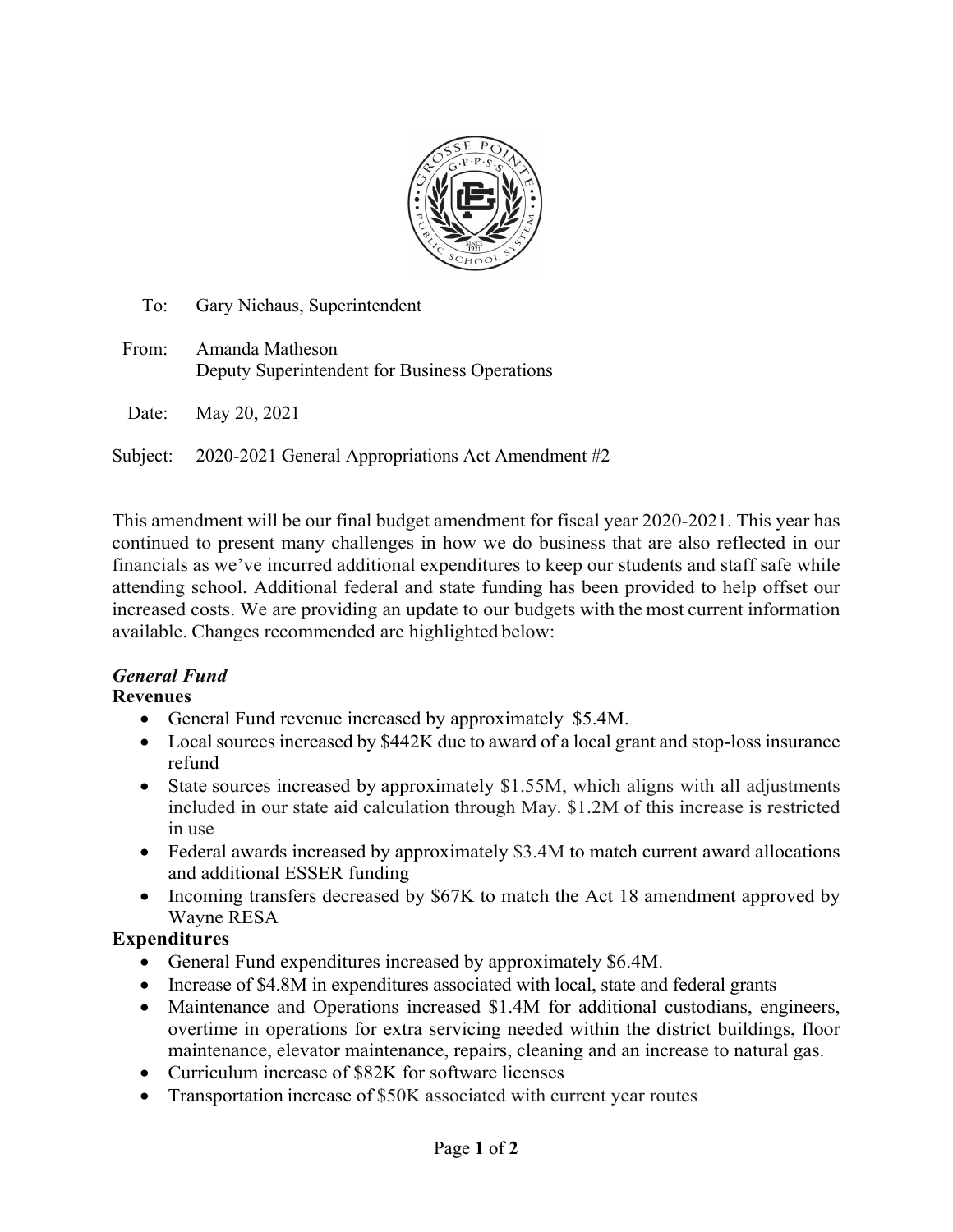The overall impact of these adjustments to the general fund is a decrease of \$4,583,248 to our fund balance, bringing the projected ending fund balance to \$13,799,784 or 12.77% of expenditures.

### *Food Service Fund*

Revenues and expenditures are increased due to being able to have students in the buildings and serving more meals.

### *Special Education Center Programs Fund*

Adjustments proposed for this fund are based on the Act 18 budget approved by Wayne RESA.

# *Community Service Fund*

School service fund revenue is decreased due to limited program offerings throughout the year. Expenditures have been adjusted to reflect wages and benefits for current year staffing.

### *Student & School Activity Fund*

There are adjustments proposed for this fund due to increased activities and foundation grants received by buildings.

# *Debt Service Fund*

Minimal adjustments are recommended for our debt service fund to reflect current year property tax collections, taxes in lieu of property taxes (state sources) and paying agent fees.

### *Sinking Fund*

The reduction in sinking fund revenue reflects the current year tax collection changes.

# *2019 School Building & Site Bond Fund*

There have been no changes proposed for the 2019 School Building & Site Bond Fund.

Please contact me at your convenience should you have any questions or need further clarification on the recommended adjustments for the proposed 2020-2021 proposed amendment #2.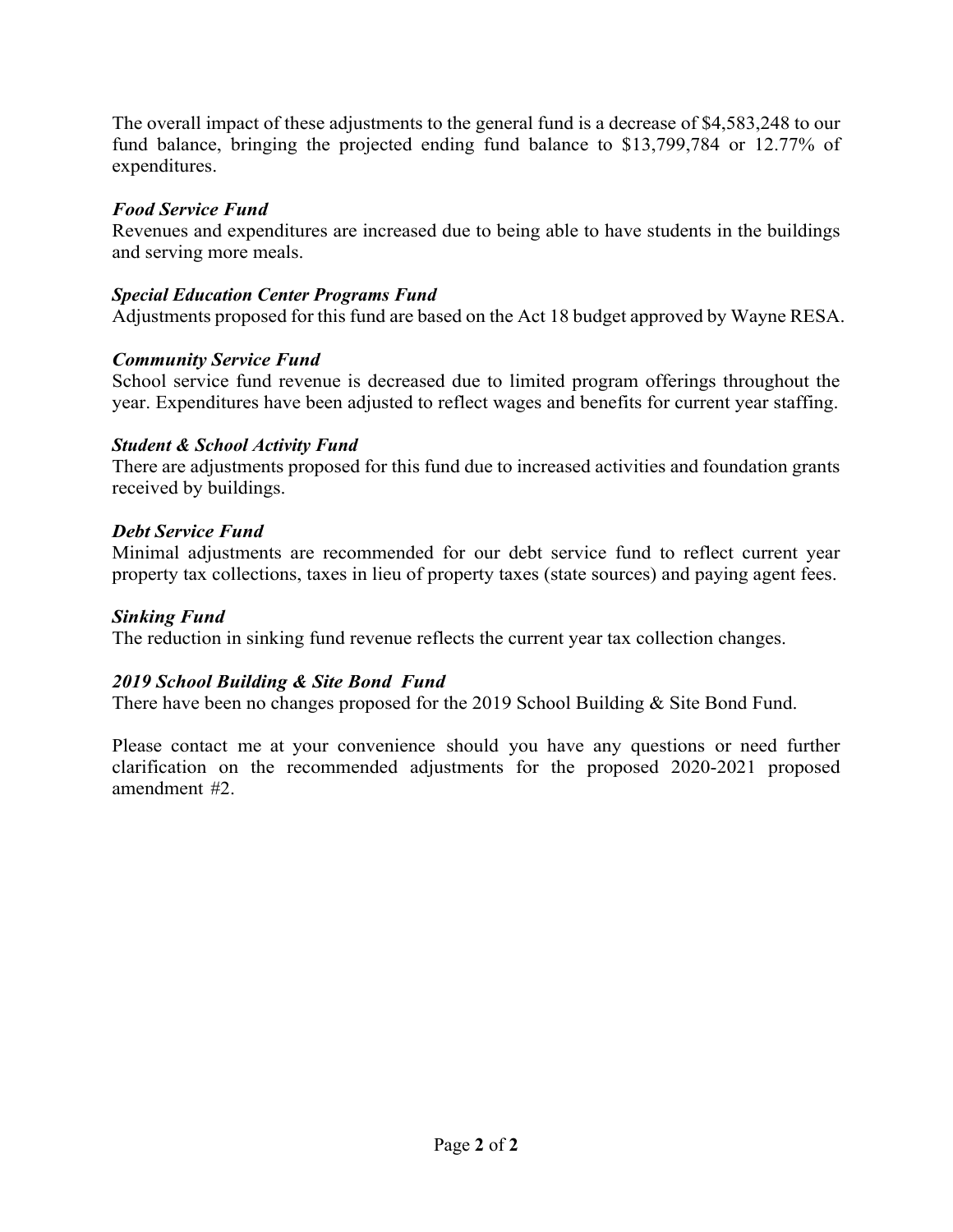**RESOLVED**, that this resolution shall be the general appropriations of Grosse Pointe Public School System for the 2020-2021 fiscal year; a resolution to make appropriations; to provide for the expenditure of the appropriations; and to provide for the disposition of all revenue received by the Grosse Pointe Public School System.

**BE IT FURTHER RESOLVED**, that the total revenues and unappropriated fund balance estimated to be available for appropriation in the *general fund* of the school district for fiscal year 2020-2021 is as follows:

| <b>Revenues</b>                |    |              |
|--------------------------------|----|--------------|
| Local                          | \$ | 25, 103, 778 |
| State                          |    | 64,445,919   |
| Federal                        |    | 9,704,564    |
| Other Local Revenue            |    | 2,746,000    |
| <b>Incoming Transfers</b>      |    | 1,458,495    |
| <b>Total Revenues</b>          | S  | 103,458,756  |
| Fund balance, July 1, 2020     |    | 18,383,032   |
| Total available to appropriate | S  | 121,841,788  |

**BE IT FURTHER RESOLVED**, that **\$ 108,042,004** of the total available to appropriate in the *general fund* is hereby appropriated in the amounts and for the purposes set forth below:

| <b>Expenditures</b>                    |    |             |
|----------------------------------------|----|-------------|
| <b>Basic Programs</b>                  | \$ | 54,286,236  |
| <b>Added Needs</b>                     |    | 8,750,823   |
| <b>Pupil Services</b>                  |    | 6,713,606   |
| <b>Instructional Staff</b>             |    | 5,155,730   |
| General Administration                 |    | 1,217,207   |
| School Administration                  |    | 7,043,573   |
| <b>Business Services</b>               |    | 2,017,346   |
| Operation & Maintenance                |    | 13,829,234  |
| Transportation                         |    | 1,149,500   |
| Central                                |    | 3,795,597   |
| Athletics                              |    | 1,890,843   |
| <b>Community Services</b>              |    | 896,583     |
| <b>Other Financing Uses</b>            |    | 1,295,727   |
| <b>Total Expenditures</b>              | S  | 108,042,004 |
| Fund balance projection, June 30, 2021 | \$ | 13,799,784  |
| <b>Total Appropriated</b>              |    | 121,841,788 |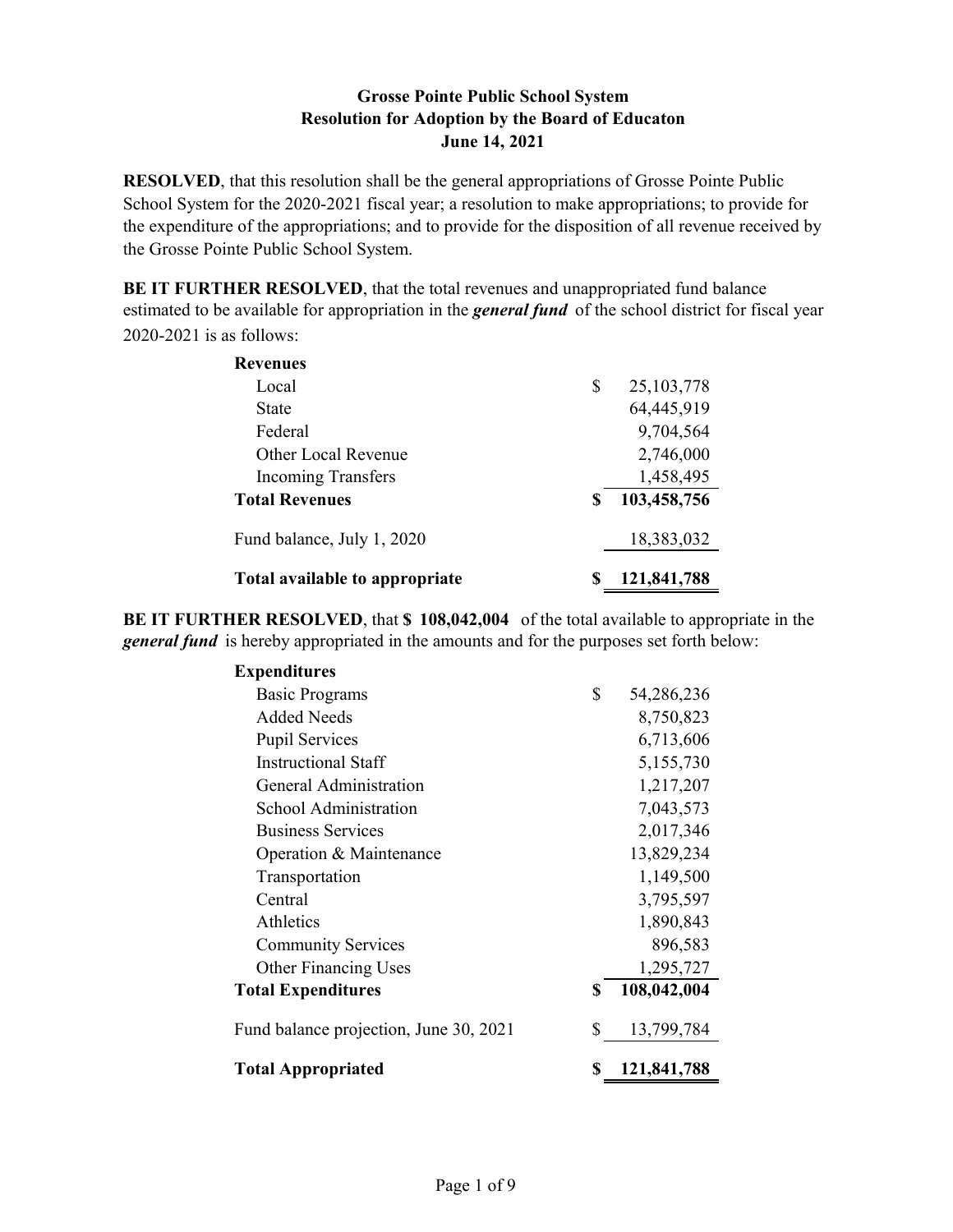**BE IT FURTHER RESOLVED**, that the total revenues and unappropriated fund balance estimated to be available for appropriation in the *food service fund* of the school district for fiscal year 2020-2021 is as follows:

| <b>Revenues</b>                |    |           |
|--------------------------------|----|-----------|
| Local                          | \$ | 1,100     |
| <b>State</b>                   |    | 39,573    |
| Federal                        |    | 639,885   |
| <b>Total Revenues</b>          | \$ | 680,558   |
| Fund balance, July 1, 2020     |    | 358,337   |
| Total available to appropriate | S  | 1,038,895 |

**BE IT FURTHER RESOLVED**, that **\$ 618,702** of the total available to appropriate in the *food service fund* is hereby appropriated in the amounts and for the purposes set forth below:

| <b>Expenditures</b>                    |          |           |
|----------------------------------------|----------|-----------|
| <b>Food Service</b>                    | S        | 618,702   |
| Fund balance projection, June 30, 2021 | <b>S</b> | 420,193   |
| <b>Total Appropriated</b>              | S        | 1,038,895 |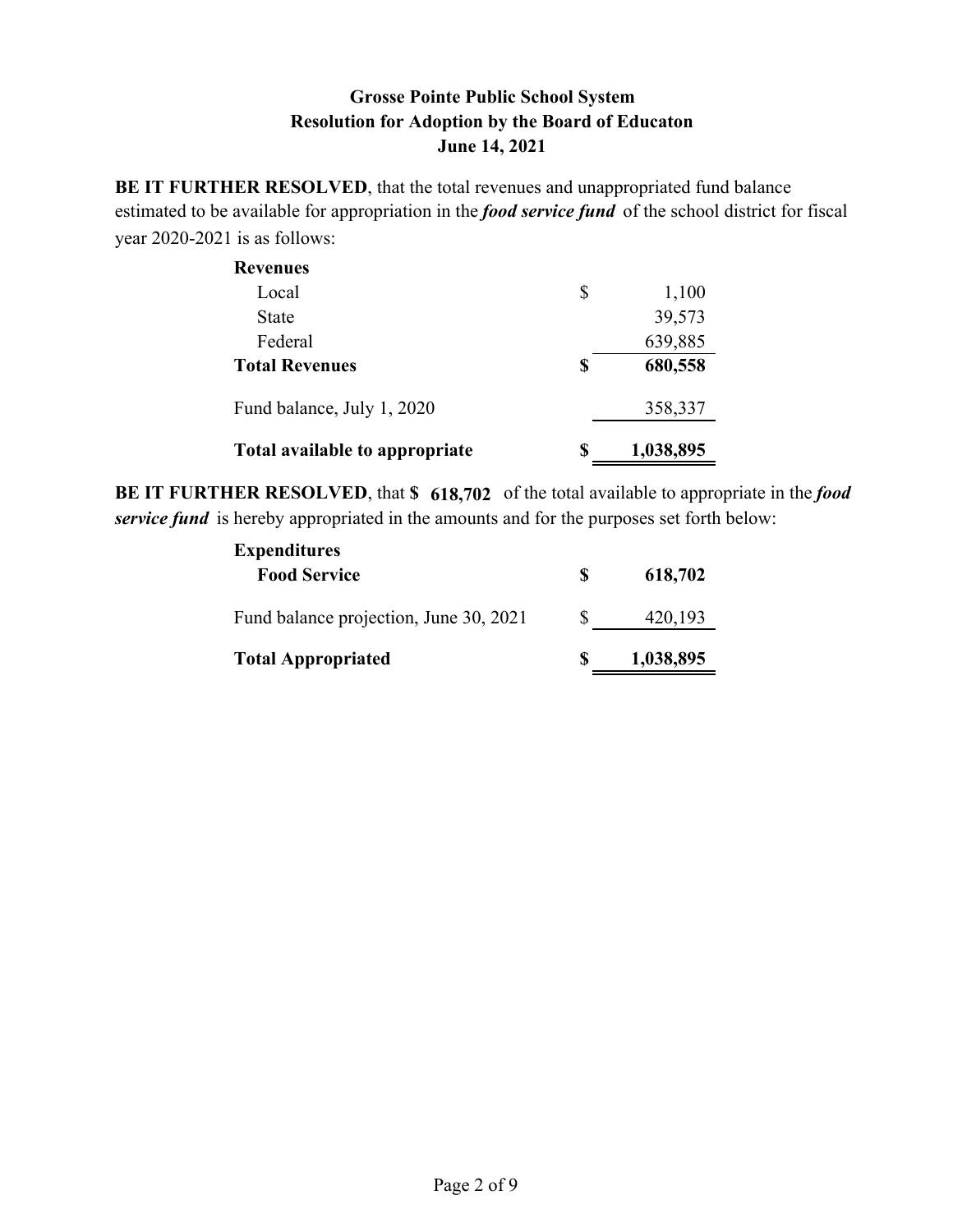BE IT FURTHER RESOLVED, that the total revenues and unappropriated fund balance estimated to be available for appropriation in the *special education center programs fund* of the school district for fiscal year 2020-2021 is as follows:

| <b>Revenues</b>                |                  |
|--------------------------------|------------------|
| <b>State</b>                   | \$<br>3,823,107  |
| Federal                        | 30,593           |
| <b>Other Local Revenue</b>     | 7,446,498        |
| <b>Total Revenues</b>          | \$<br>11,300,198 |
| Fund balance, July 1, 2020     |                  |
| Total available to appropriate | \$<br>11,300,198 |

BE IT FURTHER RESOLVED, that \$ 11,300,198 of the total available to appropriate in the special education center programs fund is hereby appropriated in the amounts and for the purposes set forth below:

| <b>Expenditures</b>                    |                  |
|----------------------------------------|------------------|
| <b>Added Needs</b>                     | \$<br>6,825,555  |
| <b>Pupil Services</b>                  | 2,293,190        |
| Instructional Staff                    | 635,145          |
| Operation & Maintenance                | 83,175           |
| Transportation                         | 4,638            |
| <b>Other Financing Uses</b>            | 1,458,495        |
| <b>Total Expenditures</b>              | \$<br>11,300,198 |
| Fund balance projection, June 30, 2021 | \$               |
| <b>Total Appropriated</b>              | \$<br>11,300,198 |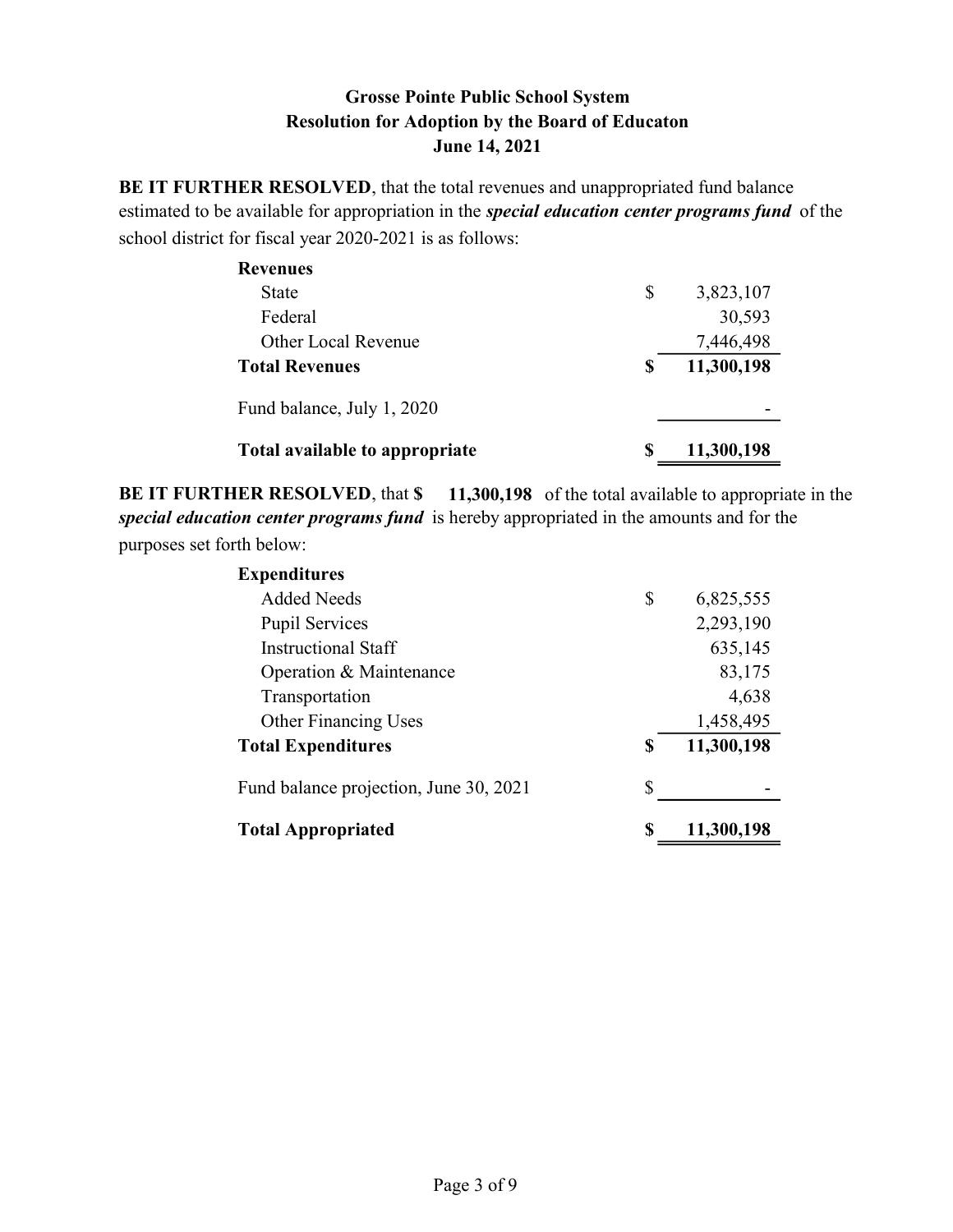**BE IT FURTHER RESOLVED**, that the total revenues and unappropriated fund balance estimated to be available for appropriation in the *community services fund* of the school district for fiscal year 2020-2021 is as follows:

| <b>Revenues</b>                |    |           |
|--------------------------------|----|-----------|
| Kids Club                      | \$ | 105,000   |
| Preschool                      |    | 738,306   |
| Safety Town                    |    | 16,000    |
| Camp of Fun                    |    |           |
| <b>Community Swim</b>          |    | 200       |
| <b>Incoming Transfers</b>      |    | 235,000   |
| <b>Total Revenues</b>          | \$ | 1,094,506 |
| Fund balance, July 1, 2020     |    | 650,154   |
| Total available to appropriate | S  | 1,744,660 |

**BE IT FURTHER RESOLVED**, that **\$ 1,729,588** of the total available to appropriate in the *community services fund* is hereby appropriated in the amounts and for the purposes set forth below:

| <b>Expenditures</b>                    |    |           |
|----------------------------------------|----|-----------|
| Kids Club                              | \$ | 467,017   |
| Preschool                              |    | 1,168,245 |
| <b>Safety Town</b>                     |    | 10,211    |
| Camp of Fun                            |    | 82,616    |
| <b>Community Swim</b>                  |    | 1,500     |
| <b>Total Expenditures</b>              | S  | 1,729,588 |
| Fund balance projection, June 30, 2021 | S  | 15,072    |
| <b>Total Appropriated</b>              | S  | 1,744,660 |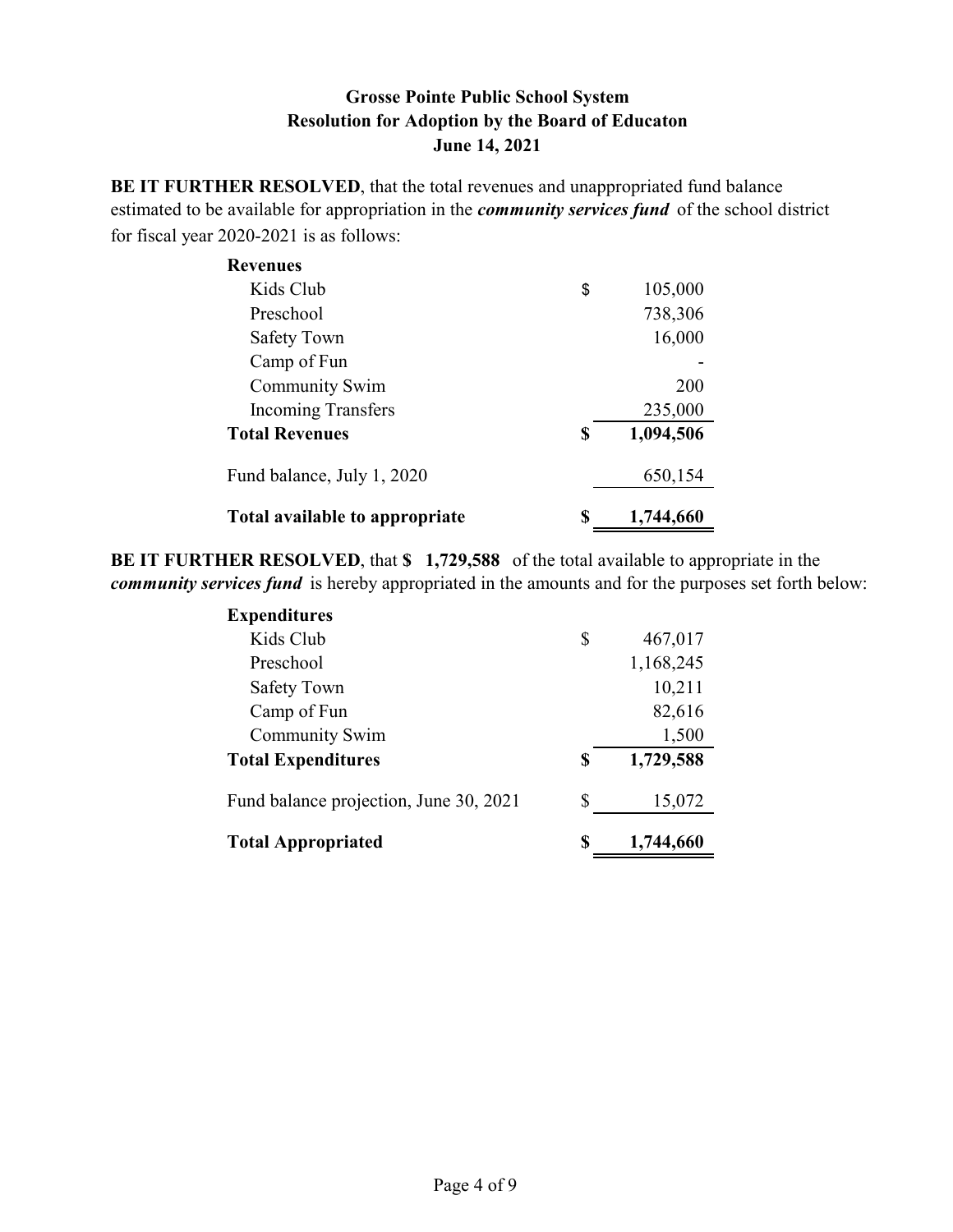**BE IT FURTHER RESOLVED**, that the total revenues and unappropriated fund balance estimated to be available for appropriation in the *student & school activity fund* of the school district for fiscal year 2020-2021 is as follows:

| Revenues<br>Local              | S | 2,400,000 |
|--------------------------------|---|-----------|
| Fund balance, July 1, 2020     |   | 2,373,338 |
| Total available to appropriate |   | 4,773,338 |

**BE IT FURTHER RESOLVED**, that **\$ 2,400,000** of the total available to appropriate in the *student & school activity fund* is hereby appropriated in the amounts and for the purposes set forth below:

| <b>Expenditures</b>                    |              |           |
|----------------------------------------|--------------|-----------|
| <b>Student &amp; School Activities</b> | S            | 2,400,000 |
| Fund balance projection, June 30, 2021 | <sup>S</sup> | 2,373,338 |
| <b>Total Appropriated</b>              | S            | 4,773,338 |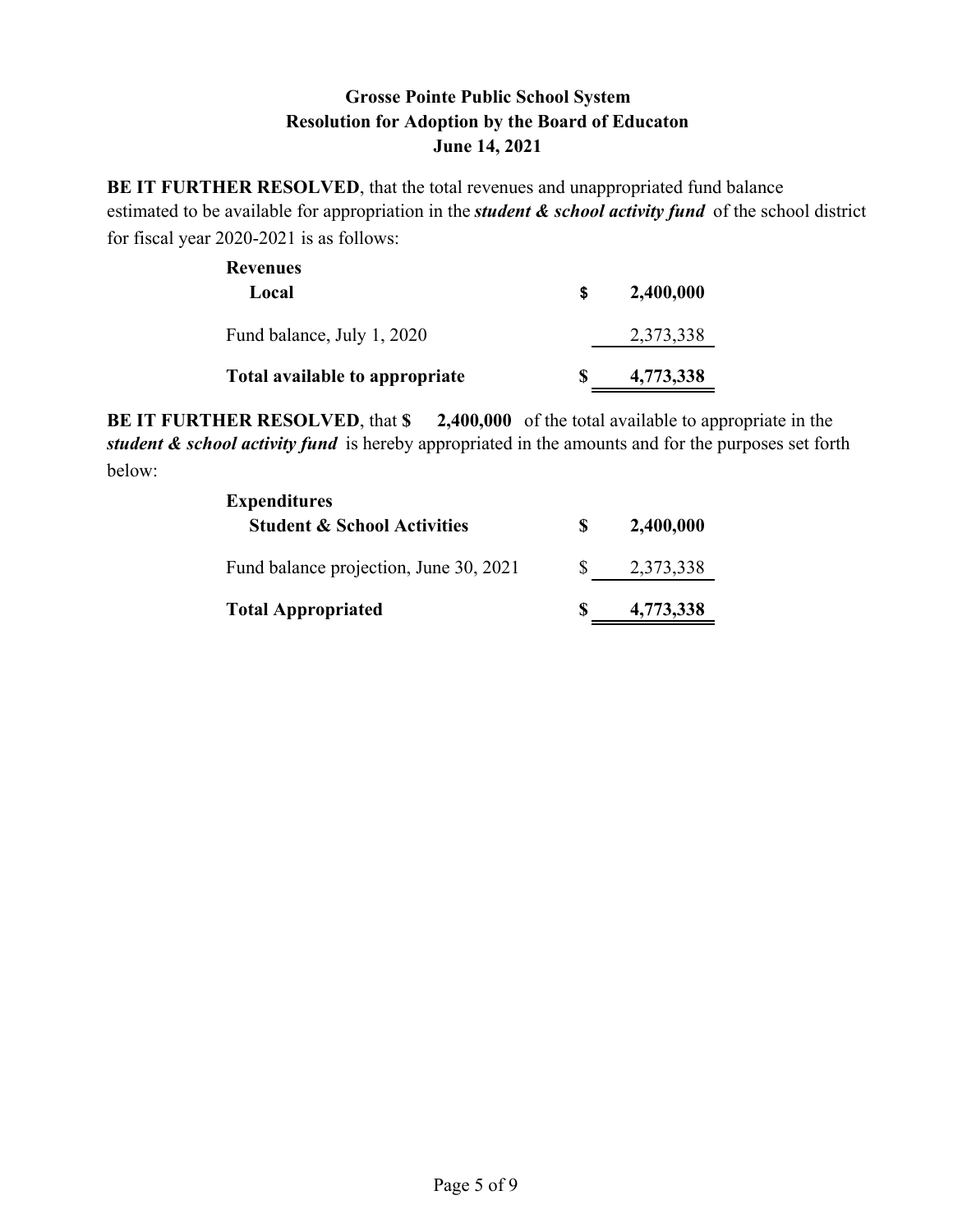**BE IT FURTHER RESOLVED**, that the total revenues and unappropriated fund balance estimated to be available for appropriation in the *debt service fund* of the school district for fiscal year 2020-2021 is as follows:

| <b>Revenues</b><br>Local       | S. | 9,403,986  |
|--------------------------------|----|------------|
| Fund balance, July 1, 2020     |    | 2,524,177  |
| Total available to appropriate |    | 11,928,163 |

**BE IT FURTHER RESOLVED**, that **\$ 9,212,850** of the total available to appropriate in the *debt service fund* is hereby appropriated in the amounts and for the purposes set forth below:

| <b>Expenditures</b>                    |   |            |
|----------------------------------------|---|------------|
| Principal                              | S | 5,385,000  |
| Interest & Other                       |   | 3,827,850  |
| <b>Total Expenditures</b>              | S | 9,212,850  |
| Fund balance projection, June 30, 2021 |   | 2,715,313  |
| <b>Total Appropriated</b>              |   | 11,928,163 |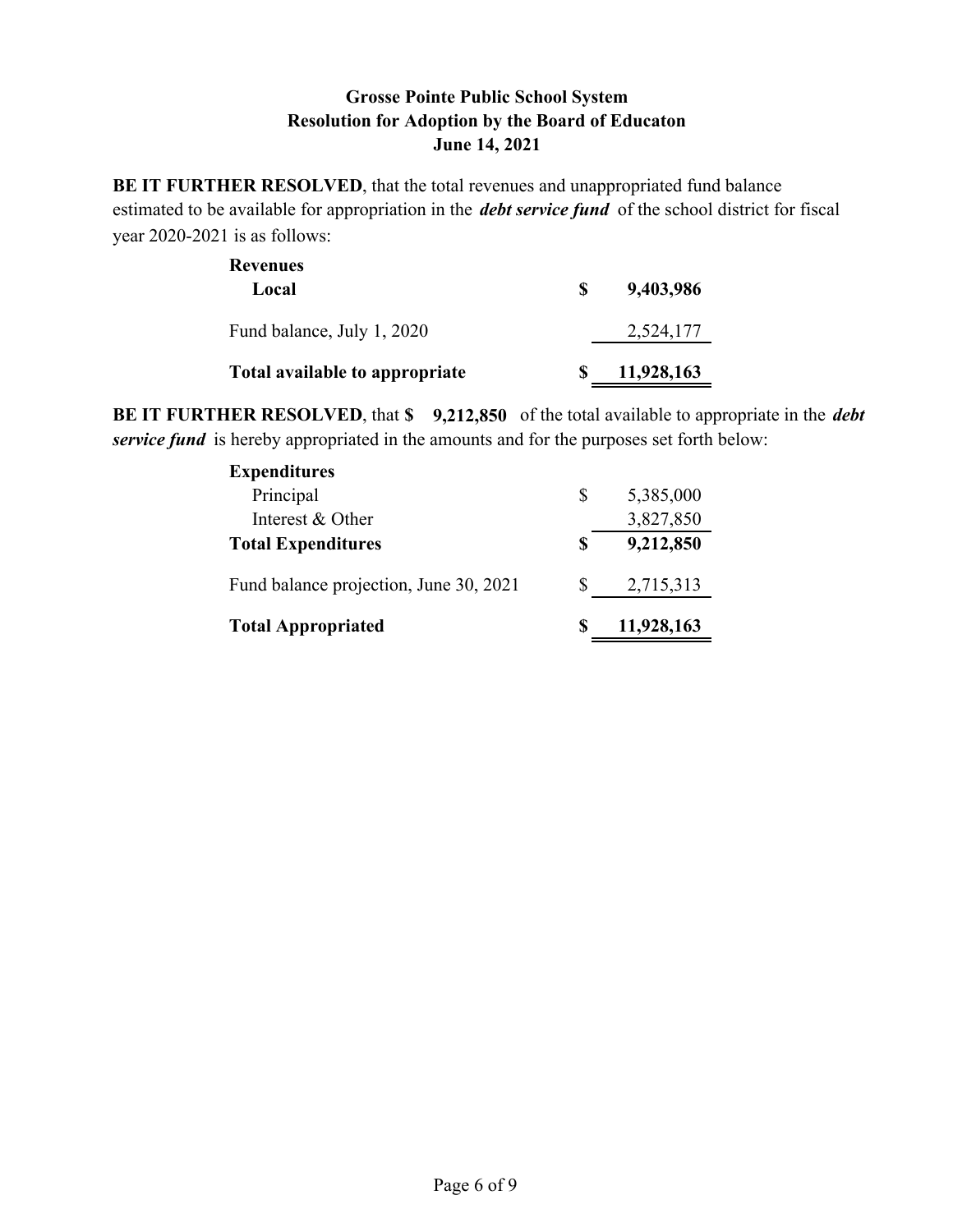**BE IT FURTHER RESOLVED**, that the total revenues and unappropriated fund balance estimated to be available for appropriation in the *sinking fund* of the school district for fiscal year 2020-2021 is as follows:

| <b>Revenues</b><br>Local       | S | 2,967,047 |
|--------------------------------|---|-----------|
| Fund balance, July 1, 2020     |   | 4,387,242 |
| Total available to appropriate | S | 7,354,289 |

**BE IT FURTHER RESOLVED**, that **\$ 2,535,500** of the total available to appropriate in the *sinking fund* is hereby appropriated in the amounts and for the purposes set forth below:

| <b>Expenditures</b><br><b>Capital Projects</b> | S | 2,535,500 |
|------------------------------------------------|---|-----------|
| Fund balance projection, June 30, 2021         |   | 4,818,789 |
| <b>Total Appropriated</b>                      | S | 7,354,289 |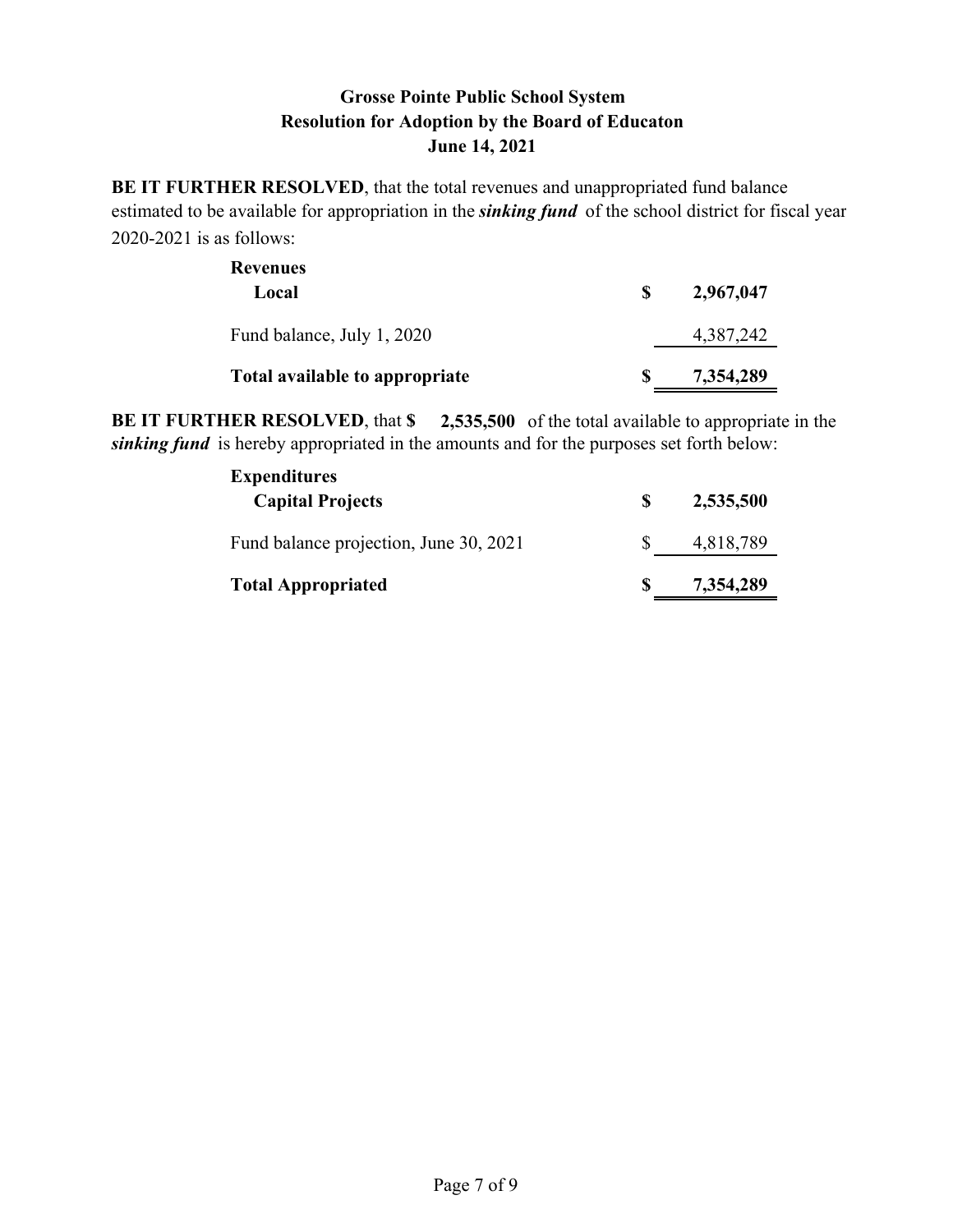**BE IT FURTHER RESOLVED**, that the total revenues and unappropriated fund balance estimated to be available for appropriation in the *2019 school building & site fund* of the school district for fiscal year 2020-2021 is as follows:

| Revenues<br>Local              | S | 771,540      |
|--------------------------------|---|--------------|
| Fund balance, July 1, 2020     |   | 54, 769, 723 |
| Total available to appropriate | S | 55, 541, 263 |

**BE IT FURTHER RESOLVED**, that **\$ 38,427,275** of the total available to appropriate in the 2019 school building & site fund is hereby appropriated in the amounts and for the purposes set forth below:

| <b>Expenditures</b><br><b>Capital Projects</b> | 38,427,275 |
|------------------------------------------------|------------|
| Fund balance projection, June 30, 2021         | 17,113,988 |
| <b>Total Appropriated</b>                      | 55,541,263 |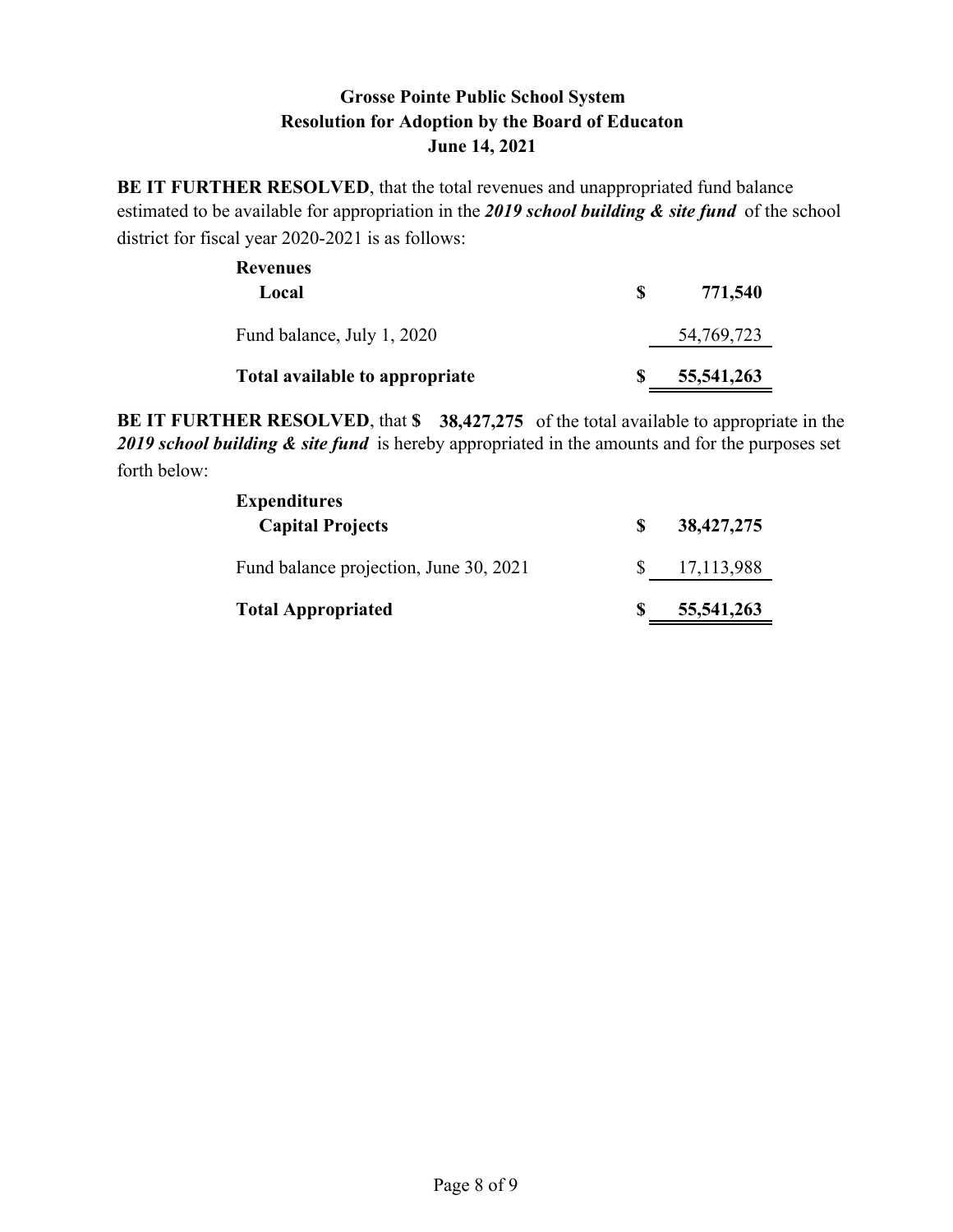**BE IT FURTHER RESOLVED**, that no Board of Education member or employee of the school district shall expend any funds or obligate the expenditure of any funds except pursuant to appropriations made by the Board of Education and in keeping with the budgetary policy statement hitherto adopted by the Board. Changes in the amount appropriated by the Board shall require approval by the Board.

**BE IT FURTHER RESOLVED**, that, for the purposes of meeting the needs of the school district, the Superintendent or his/her designee is permitted to implement adjustments and/or transfers within line items of the budget adopted by the Board subject to later authorization of the Board of Education. When the Superintendent or Deputy Superintendent fo Business Operations make a transfer of appropriations as permitted by this resolution, all such adjustments and/or transfers which alter the budget at the function level shall be reported on a regular basis to the Board at a scheduled meeting. Authorization for such adjustments and/or transfers shall be included in the Budget Amendments of the General Appropriations Act, as needed.

**BE IT FURTHER RESOLVED**, that the Superintendent and Deputy Superintendent of Business Operations are hereby charged with general supervision of the execution of the Budget adopted by the Board and shall hold the department heads responsible for performance of their responsibilities within the amounts appropriated by the Board of Education and in keeping with the budgetary policy statement hitherto adopted by the Board.

This act is to take effect June 14, 2021.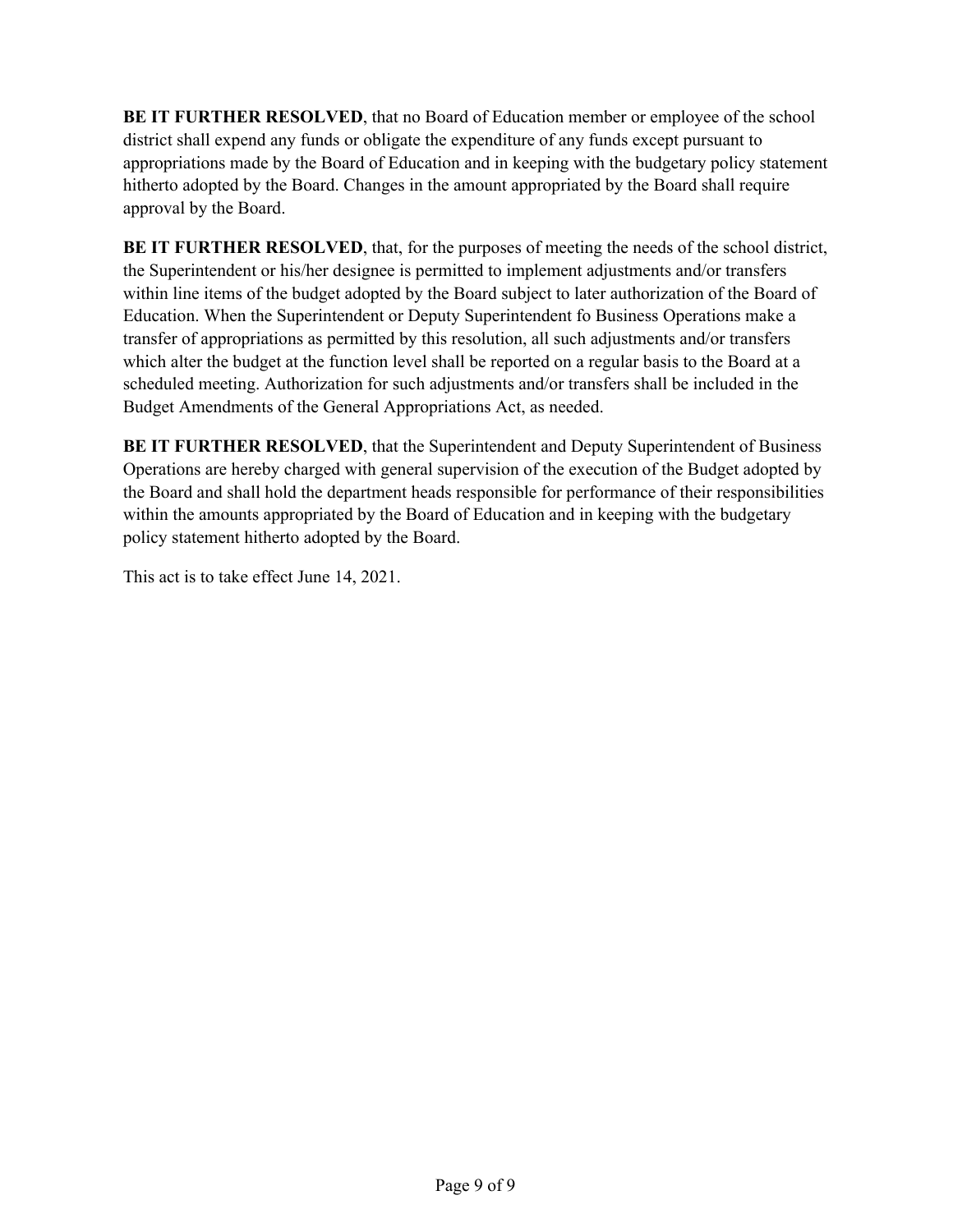#### **Grosse Pointe Public School System General Fund June 14, 2021 Fiscal Year 2021 Budget Amendment #2**

| <b>Amendment #1</b><br><b>Amendment #2</b><br><b>January 25, 2021</b><br>vs Proposed<br>Proposed<br><b>Expenditure</b><br>Revenue<br>Local<br>\$<br>$\mathbb{S}% _{t}\left( t\right) \equiv\mathbb{S}_{t}\left( t\right)$<br>\$<br>24,661,458<br>442,320<br>25,103,778<br>24.27%<br>62,890,029<br>1,555,890<br>64,445,919<br>62.29%<br>State<br>Federal<br>9,704,564<br>9.38%<br>6,269,218<br>3,435,346<br>Other Local Revenue<br>2,746,000<br>2.65%<br>2,746,000<br><b>Incoming Transfers</b><br>1,525,555<br>(67,060)<br>1,458,495<br>1.41%<br>100.00%<br><b>Total Revenue</b><br>\$<br>98,092,260<br>$\boldsymbol{\mathsf{S}}$<br>5,366,496<br>\$<br>103,458,756<br><b>Expenditures</b><br><b>Instructional Services</b><br>\$<br>\$<br><b>Basic Programs</b><br>51,455,804<br>2,830,432<br>\$<br>54,286,236<br>50.25%<br><b>Added Needs</b><br>8.10%<br>8,280,825<br>469,998<br>8,750,823<br>3,300,429<br>58.35%<br><b>Total Instruction Services</b><br>59,736,629<br>63,037,058<br><b>Instructional Support Services</b><br>6,491,964<br>221,642<br>6.21%<br>Pupil<br>6,713,606<br><b>Instructional Staff</b><br>5,398,112<br>(242, 382)<br>4.77%<br>5,155,730<br>6.52%<br>School Administration<br>6,446,694<br>596,879<br>7,043,573<br>1.75%<br>Athletics<br>1,892,518<br>1,890,843<br>(1,675)<br>574,464<br><b>Total Instructional Support Services</b><br>20,229,288<br>20,803,752<br>19.25%<br><b>Non-Instructional Support Services</b><br>General Administration<br>1,085,564<br>131,643<br>1,217,207<br>1.13%<br><b>Business Services</b><br>1,873,492<br>143,854<br>2,017,346<br>1.87%<br>2,228,151<br>12.80%<br>Operations & Maintenance<br>11,601,083<br>13,829,234<br>1,099,281<br>50,219<br>1,149,500<br>1.06%<br>Transportation<br>Central<br>3.51%<br>3,585,470<br>210,127<br>3,795,597<br>20.37%<br><b>Total Non-Instructional Support Services</b><br>19,244,890<br>2,763,994<br>22,008,884<br>870,068<br><b>Community Activities</b><br>26,515<br>896,583<br>0.83%<br><b>Other Financing Uses</b><br>1.20%<br>1,510,727<br>(215,000)<br>1,295,727<br>101,591,602<br>\$<br>$\pmb{\mathbb{S}}$<br>100.00%<br><b>Total Expenditures</b><br>\$<br>6,450,402<br>108,042,004<br>(1,083,906)<br><b>Revenue Over (Under) Expenditures</b><br>(3, 499, 342)<br>(4,583,248)<br>Fund Balance - Beginning of Year<br>18,383,032<br>18,383,032<br>$\mathbb S$<br><b>Fund Balance - End of Year</b><br>14,883,690<br>13,799,784<br>\$<br>$\mathbb S$<br>(1,083,906)<br><b>Fund Balance as a Percent of Revenue</b><br>15.17%<br>13.34% |                                                  | 2020-2021 |        | 2020-2021<br>Appropriated |  | 2020-2021 | $%$ of<br><b>Revenue or</b> |
|--------------------------------------------------------------------------------------------------------------------------------------------------------------------------------------------------------------------------------------------------------------------------------------------------------------------------------------------------------------------------------------------------------------------------------------------------------------------------------------------------------------------------------------------------------------------------------------------------------------------------------------------------------------------------------------------------------------------------------------------------------------------------------------------------------------------------------------------------------------------------------------------------------------------------------------------------------------------------------------------------------------------------------------------------------------------------------------------------------------------------------------------------------------------------------------------------------------------------------------------------------------------------------------------------------------------------------------------------------------------------------------------------------------------------------------------------------------------------------------------------------------------------------------------------------------------------------------------------------------------------------------------------------------------------------------------------------------------------------------------------------------------------------------------------------------------------------------------------------------------------------------------------------------------------------------------------------------------------------------------------------------------------------------------------------------------------------------------------------------------------------------------------------------------------------------------------------------------------------------------------------------------------------------------------------------------------------------------------------------------------------------------------------------------------------------------------------------------------------------------------------------------------------------------------|--------------------------------------------------|-----------|--------|---------------------------|--|-----------|-----------------------------|
|                                                                                                                                                                                                                                                                                                                                                                                                                                                                                                                                                                                                                                                                                                                                                                                                                                                                                                                                                                                                                                                                                                                                                                                                                                                                                                                                                                                                                                                                                                                                                                                                                                                                                                                                                                                                                                                                                                                                                                                                                                                                                                                                                                                                                                                                                                                                                                                                                                                                                                                                                  |                                                  |           |        |                           |  |           |                             |
|                                                                                                                                                                                                                                                                                                                                                                                                                                                                                                                                                                                                                                                                                                                                                                                                                                                                                                                                                                                                                                                                                                                                                                                                                                                                                                                                                                                                                                                                                                                                                                                                                                                                                                                                                                                                                                                                                                                                                                                                                                                                                                                                                                                                                                                                                                                                                                                                                                                                                                                                                  |                                                  |           |        |                           |  |           |                             |
|                                                                                                                                                                                                                                                                                                                                                                                                                                                                                                                                                                                                                                                                                                                                                                                                                                                                                                                                                                                                                                                                                                                                                                                                                                                                                                                                                                                                                                                                                                                                                                                                                                                                                                                                                                                                                                                                                                                                                                                                                                                                                                                                                                                                                                                                                                                                                                                                                                                                                                                                                  |                                                  |           |        |                           |  |           |                             |
|                                                                                                                                                                                                                                                                                                                                                                                                                                                                                                                                                                                                                                                                                                                                                                                                                                                                                                                                                                                                                                                                                                                                                                                                                                                                                                                                                                                                                                                                                                                                                                                                                                                                                                                                                                                                                                                                                                                                                                                                                                                                                                                                                                                                                                                                                                                                                                                                                                                                                                                                                  |                                                  |           |        |                           |  |           |                             |
|                                                                                                                                                                                                                                                                                                                                                                                                                                                                                                                                                                                                                                                                                                                                                                                                                                                                                                                                                                                                                                                                                                                                                                                                                                                                                                                                                                                                                                                                                                                                                                                                                                                                                                                                                                                                                                                                                                                                                                                                                                                                                                                                                                                                                                                                                                                                                                                                                                                                                                                                                  |                                                  |           |        |                           |  |           |                             |
|                                                                                                                                                                                                                                                                                                                                                                                                                                                                                                                                                                                                                                                                                                                                                                                                                                                                                                                                                                                                                                                                                                                                                                                                                                                                                                                                                                                                                                                                                                                                                                                                                                                                                                                                                                                                                                                                                                                                                                                                                                                                                                                                                                                                                                                                                                                                                                                                                                                                                                                                                  |                                                  |           |        |                           |  |           |                             |
|                                                                                                                                                                                                                                                                                                                                                                                                                                                                                                                                                                                                                                                                                                                                                                                                                                                                                                                                                                                                                                                                                                                                                                                                                                                                                                                                                                                                                                                                                                                                                                                                                                                                                                                                                                                                                                                                                                                                                                                                                                                                                                                                                                                                                                                                                                                                                                                                                                                                                                                                                  |                                                  |           |        |                           |  |           |                             |
|                                                                                                                                                                                                                                                                                                                                                                                                                                                                                                                                                                                                                                                                                                                                                                                                                                                                                                                                                                                                                                                                                                                                                                                                                                                                                                                                                                                                                                                                                                                                                                                                                                                                                                                                                                                                                                                                                                                                                                                                                                                                                                                                                                                                                                                                                                                                                                                                                                                                                                                                                  |                                                  |           |        |                           |  |           |                             |
|                                                                                                                                                                                                                                                                                                                                                                                                                                                                                                                                                                                                                                                                                                                                                                                                                                                                                                                                                                                                                                                                                                                                                                                                                                                                                                                                                                                                                                                                                                                                                                                                                                                                                                                                                                                                                                                                                                                                                                                                                                                                                                                                                                                                                                                                                                                                                                                                                                                                                                                                                  |                                                  |           |        |                           |  |           |                             |
|                                                                                                                                                                                                                                                                                                                                                                                                                                                                                                                                                                                                                                                                                                                                                                                                                                                                                                                                                                                                                                                                                                                                                                                                                                                                                                                                                                                                                                                                                                                                                                                                                                                                                                                                                                                                                                                                                                                                                                                                                                                                                                                                                                                                                                                                                                                                                                                                                                                                                                                                                  |                                                  |           |        |                           |  |           |                             |
|                                                                                                                                                                                                                                                                                                                                                                                                                                                                                                                                                                                                                                                                                                                                                                                                                                                                                                                                                                                                                                                                                                                                                                                                                                                                                                                                                                                                                                                                                                                                                                                                                                                                                                                                                                                                                                                                                                                                                                                                                                                                                                                                                                                                                                                                                                                                                                                                                                                                                                                                                  |                                                  |           |        |                           |  |           |                             |
|                                                                                                                                                                                                                                                                                                                                                                                                                                                                                                                                                                                                                                                                                                                                                                                                                                                                                                                                                                                                                                                                                                                                                                                                                                                                                                                                                                                                                                                                                                                                                                                                                                                                                                                                                                                                                                                                                                                                                                                                                                                                                                                                                                                                                                                                                                                                                                                                                                                                                                                                                  |                                                  |           |        |                           |  |           |                             |
|                                                                                                                                                                                                                                                                                                                                                                                                                                                                                                                                                                                                                                                                                                                                                                                                                                                                                                                                                                                                                                                                                                                                                                                                                                                                                                                                                                                                                                                                                                                                                                                                                                                                                                                                                                                                                                                                                                                                                                                                                                                                                                                                                                                                                                                                                                                                                                                                                                                                                                                                                  |                                                  |           |        |                           |  |           |                             |
|                                                                                                                                                                                                                                                                                                                                                                                                                                                                                                                                                                                                                                                                                                                                                                                                                                                                                                                                                                                                                                                                                                                                                                                                                                                                                                                                                                                                                                                                                                                                                                                                                                                                                                                                                                                                                                                                                                                                                                                                                                                                                                                                                                                                                                                                                                                                                                                                                                                                                                                                                  |                                                  |           |        |                           |  |           |                             |
|                                                                                                                                                                                                                                                                                                                                                                                                                                                                                                                                                                                                                                                                                                                                                                                                                                                                                                                                                                                                                                                                                                                                                                                                                                                                                                                                                                                                                                                                                                                                                                                                                                                                                                                                                                                                                                                                                                                                                                                                                                                                                                                                                                                                                                                                                                                                                                                                                                                                                                                                                  |                                                  |           |        |                           |  |           |                             |
|                                                                                                                                                                                                                                                                                                                                                                                                                                                                                                                                                                                                                                                                                                                                                                                                                                                                                                                                                                                                                                                                                                                                                                                                                                                                                                                                                                                                                                                                                                                                                                                                                                                                                                                                                                                                                                                                                                                                                                                                                                                                                                                                                                                                                                                                                                                                                                                                                                                                                                                                                  |                                                  |           |        |                           |  |           |                             |
|                                                                                                                                                                                                                                                                                                                                                                                                                                                                                                                                                                                                                                                                                                                                                                                                                                                                                                                                                                                                                                                                                                                                                                                                                                                                                                                                                                                                                                                                                                                                                                                                                                                                                                                                                                                                                                                                                                                                                                                                                                                                                                                                                                                                                                                                                                                                                                                                                                                                                                                                                  |                                                  |           |        |                           |  |           |                             |
|                                                                                                                                                                                                                                                                                                                                                                                                                                                                                                                                                                                                                                                                                                                                                                                                                                                                                                                                                                                                                                                                                                                                                                                                                                                                                                                                                                                                                                                                                                                                                                                                                                                                                                                                                                                                                                                                                                                                                                                                                                                                                                                                                                                                                                                                                                                                                                                                                                                                                                                                                  |                                                  |           |        |                           |  |           |                             |
|                                                                                                                                                                                                                                                                                                                                                                                                                                                                                                                                                                                                                                                                                                                                                                                                                                                                                                                                                                                                                                                                                                                                                                                                                                                                                                                                                                                                                                                                                                                                                                                                                                                                                                                                                                                                                                                                                                                                                                                                                                                                                                                                                                                                                                                                                                                                                                                                                                                                                                                                                  |                                                  |           |        |                           |  |           |                             |
|                                                                                                                                                                                                                                                                                                                                                                                                                                                                                                                                                                                                                                                                                                                                                                                                                                                                                                                                                                                                                                                                                                                                                                                                                                                                                                                                                                                                                                                                                                                                                                                                                                                                                                                                                                                                                                                                                                                                                                                                                                                                                                                                                                                                                                                                                                                                                                                                                                                                                                                                                  |                                                  |           |        |                           |  |           |                             |
|                                                                                                                                                                                                                                                                                                                                                                                                                                                                                                                                                                                                                                                                                                                                                                                                                                                                                                                                                                                                                                                                                                                                                                                                                                                                                                                                                                                                                                                                                                                                                                                                                                                                                                                                                                                                                                                                                                                                                                                                                                                                                                                                                                                                                                                                                                                                                                                                                                                                                                                                                  |                                                  |           |        |                           |  |           |                             |
|                                                                                                                                                                                                                                                                                                                                                                                                                                                                                                                                                                                                                                                                                                                                                                                                                                                                                                                                                                                                                                                                                                                                                                                                                                                                                                                                                                                                                                                                                                                                                                                                                                                                                                                                                                                                                                                                                                                                                                                                                                                                                                                                                                                                                                                                                                                                                                                                                                                                                                                                                  |                                                  |           |        |                           |  |           |                             |
|                                                                                                                                                                                                                                                                                                                                                                                                                                                                                                                                                                                                                                                                                                                                                                                                                                                                                                                                                                                                                                                                                                                                                                                                                                                                                                                                                                                                                                                                                                                                                                                                                                                                                                                                                                                                                                                                                                                                                                                                                                                                                                                                                                                                                                                                                                                                                                                                                                                                                                                                                  |                                                  |           |        |                           |  |           |                             |
|                                                                                                                                                                                                                                                                                                                                                                                                                                                                                                                                                                                                                                                                                                                                                                                                                                                                                                                                                                                                                                                                                                                                                                                                                                                                                                                                                                                                                                                                                                                                                                                                                                                                                                                                                                                                                                                                                                                                                                                                                                                                                                                                                                                                                                                                                                                                                                                                                                                                                                                                                  |                                                  |           |        |                           |  |           |                             |
|                                                                                                                                                                                                                                                                                                                                                                                                                                                                                                                                                                                                                                                                                                                                                                                                                                                                                                                                                                                                                                                                                                                                                                                                                                                                                                                                                                                                                                                                                                                                                                                                                                                                                                                                                                                                                                                                                                                                                                                                                                                                                                                                                                                                                                                                                                                                                                                                                                                                                                                                                  |                                                  |           |        |                           |  |           |                             |
|                                                                                                                                                                                                                                                                                                                                                                                                                                                                                                                                                                                                                                                                                                                                                                                                                                                                                                                                                                                                                                                                                                                                                                                                                                                                                                                                                                                                                                                                                                                                                                                                                                                                                                                                                                                                                                                                                                                                                                                                                                                                                                                                                                                                                                                                                                                                                                                                                                                                                                                                                  |                                                  |           |        |                           |  |           |                             |
|                                                                                                                                                                                                                                                                                                                                                                                                                                                                                                                                                                                                                                                                                                                                                                                                                                                                                                                                                                                                                                                                                                                                                                                                                                                                                                                                                                                                                                                                                                                                                                                                                                                                                                                                                                                                                                                                                                                                                                                                                                                                                                                                                                                                                                                                                                                                                                                                                                                                                                                                                  |                                                  |           |        |                           |  |           |                             |
|                                                                                                                                                                                                                                                                                                                                                                                                                                                                                                                                                                                                                                                                                                                                                                                                                                                                                                                                                                                                                                                                                                                                                                                                                                                                                                                                                                                                                                                                                                                                                                                                                                                                                                                                                                                                                                                                                                                                                                                                                                                                                                                                                                                                                                                                                                                                                                                                                                                                                                                                                  |                                                  |           |        |                           |  |           |                             |
|                                                                                                                                                                                                                                                                                                                                                                                                                                                                                                                                                                                                                                                                                                                                                                                                                                                                                                                                                                                                                                                                                                                                                                                                                                                                                                                                                                                                                                                                                                                                                                                                                                                                                                                                                                                                                                                                                                                                                                                                                                                                                                                                                                                                                                                                                                                                                                                                                                                                                                                                                  |                                                  |           |        |                           |  |           |                             |
|                                                                                                                                                                                                                                                                                                                                                                                                                                                                                                                                                                                                                                                                                                                                                                                                                                                                                                                                                                                                                                                                                                                                                                                                                                                                                                                                                                                                                                                                                                                                                                                                                                                                                                                                                                                                                                                                                                                                                                                                                                                                                                                                                                                                                                                                                                                                                                                                                                                                                                                                                  |                                                  |           |        |                           |  |           |                             |
|                                                                                                                                                                                                                                                                                                                                                                                                                                                                                                                                                                                                                                                                                                                                                                                                                                                                                                                                                                                                                                                                                                                                                                                                                                                                                                                                                                                                                                                                                                                                                                                                                                                                                                                                                                                                                                                                                                                                                                                                                                                                                                                                                                                                                                                                                                                                                                                                                                                                                                                                                  |                                                  |           |        |                           |  |           |                             |
|                                                                                                                                                                                                                                                                                                                                                                                                                                                                                                                                                                                                                                                                                                                                                                                                                                                                                                                                                                                                                                                                                                                                                                                                                                                                                                                                                                                                                                                                                                                                                                                                                                                                                                                                                                                                                                                                                                                                                                                                                                                                                                                                                                                                                                                                                                                                                                                                                                                                                                                                                  |                                                  |           |        |                           |  |           |                             |
|                                                                                                                                                                                                                                                                                                                                                                                                                                                                                                                                                                                                                                                                                                                                                                                                                                                                                                                                                                                                                                                                                                                                                                                                                                                                                                                                                                                                                                                                                                                                                                                                                                                                                                                                                                                                                                                                                                                                                                                                                                                                                                                                                                                                                                                                                                                                                                                                                                                                                                                                                  |                                                  |           |        |                           |  |           |                             |
|                                                                                                                                                                                                                                                                                                                                                                                                                                                                                                                                                                                                                                                                                                                                                                                                                                                                                                                                                                                                                                                                                                                                                                                                                                                                                                                                                                                                                                                                                                                                                                                                                                                                                                                                                                                                                                                                                                                                                                                                                                                                                                                                                                                                                                                                                                                                                                                                                                                                                                                                                  |                                                  |           |        |                           |  |           |                             |
|                                                                                                                                                                                                                                                                                                                                                                                                                                                                                                                                                                                                                                                                                                                                                                                                                                                                                                                                                                                                                                                                                                                                                                                                                                                                                                                                                                                                                                                                                                                                                                                                                                                                                                                                                                                                                                                                                                                                                                                                                                                                                                                                                                                                                                                                                                                                                                                                                                                                                                                                                  |                                                  |           |        |                           |  |           |                             |
|                                                                                                                                                                                                                                                                                                                                                                                                                                                                                                                                                                                                                                                                                                                                                                                                                                                                                                                                                                                                                                                                                                                                                                                                                                                                                                                                                                                                                                                                                                                                                                                                                                                                                                                                                                                                                                                                                                                                                                                                                                                                                                                                                                                                                                                                                                                                                                                                                                                                                                                                                  | <b>Fund Balance as a Percent of Expenditures</b> |           | 14.65% |                           |  | 12.77%    |                             |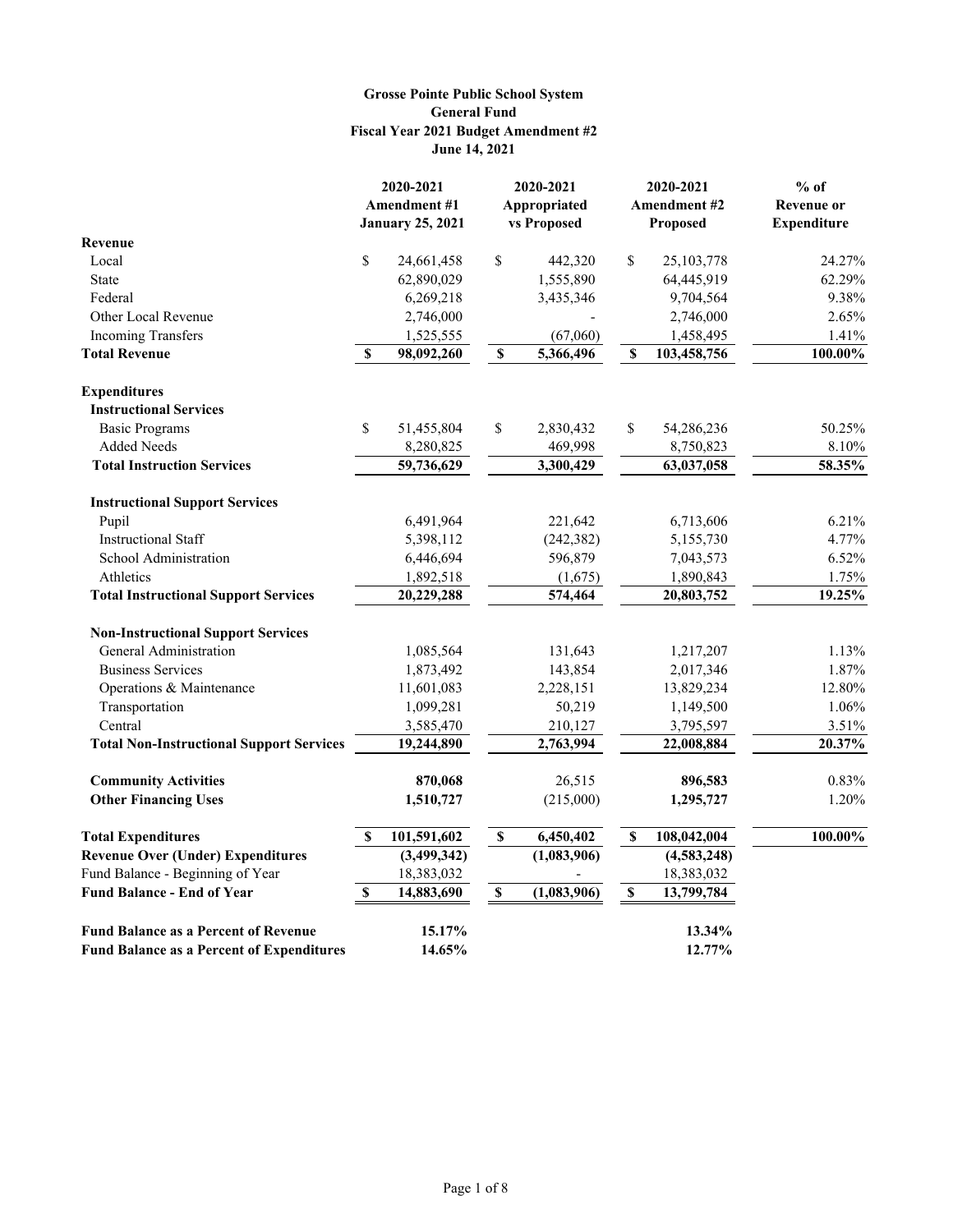#### **Grosse Pointe Public School System Special Revenue - Food Service Fund June 14, 2021 Fiscal Year 2021 Budget Amendment #2**

|                                                  |              | 2020-2021<br><b>Amendment #1</b><br><b>January 25, 2021</b> |    | 2020-2021<br>Appropriated<br>vs Proposed |          | 2020-2021<br><b>Amendent #2</b><br><b>Proposed</b> | $%$ of<br>Revenue or<br><b>Expenditure</b> |
|--------------------------------------------------|--------------|-------------------------------------------------------------|----|------------------------------------------|----------|----------------------------------------------------|--------------------------------------------|
| Revenue                                          |              |                                                             |    |                                          |          |                                                    |                                            |
| Local                                            | \$           | 2,766                                                       | \$ | (1,666)                                  | \$       | 1,100                                              | 0.16%                                      |
| State                                            |              | 57,161                                                      |    | (17,588)                                 |          | 39,573                                             | 5.81%                                      |
| Federal                                          |              | 509,885                                                     |    | 130,000                                  |          | 639,885                                            | 94.03%                                     |
| <b>Total Revenue</b>                             | <b>S</b>     | 569,812                                                     | \$ | 110,746                                  | \$       | 680,558                                            | 100.00%                                    |
| <b>Expenditures</b>                              |              |                                                             |    |                                          |          |                                                    |                                            |
| Food Service                                     |              | 503,702                                                     |    | 115,000                                  |          | 618,702                                            | 100.00%                                    |
| <b>Total Expenditures</b>                        | $\mathbf{s}$ | 503,702                                                     | S  | 115,000                                  | <b>S</b> | 618,702                                            | 100.00%                                    |
| <b>Revenue Over (Under) Expenditures</b>         |              | 66,110                                                      |    | (4,254)                                  |          | 61,856                                             |                                            |
| Fund Balance - Beginning of Year                 |              | 358,337                                                     |    |                                          |          | 358,337                                            |                                            |
| <b>Fund Balance - End of Year</b>                | £.           | 424,447                                                     | S  | (4,254)                                  | \$       | 420,193                                            |                                            |
| <b>Fund Balance as a Percent of Revenue</b>      |              | 74.49%                                                      |    |                                          |          | 61.74%                                             |                                            |
| <b>Fund Balance as a Percent of Expenditures</b> |              | 84.27%                                                      |    |                                          |          | 67.92%                                             |                                            |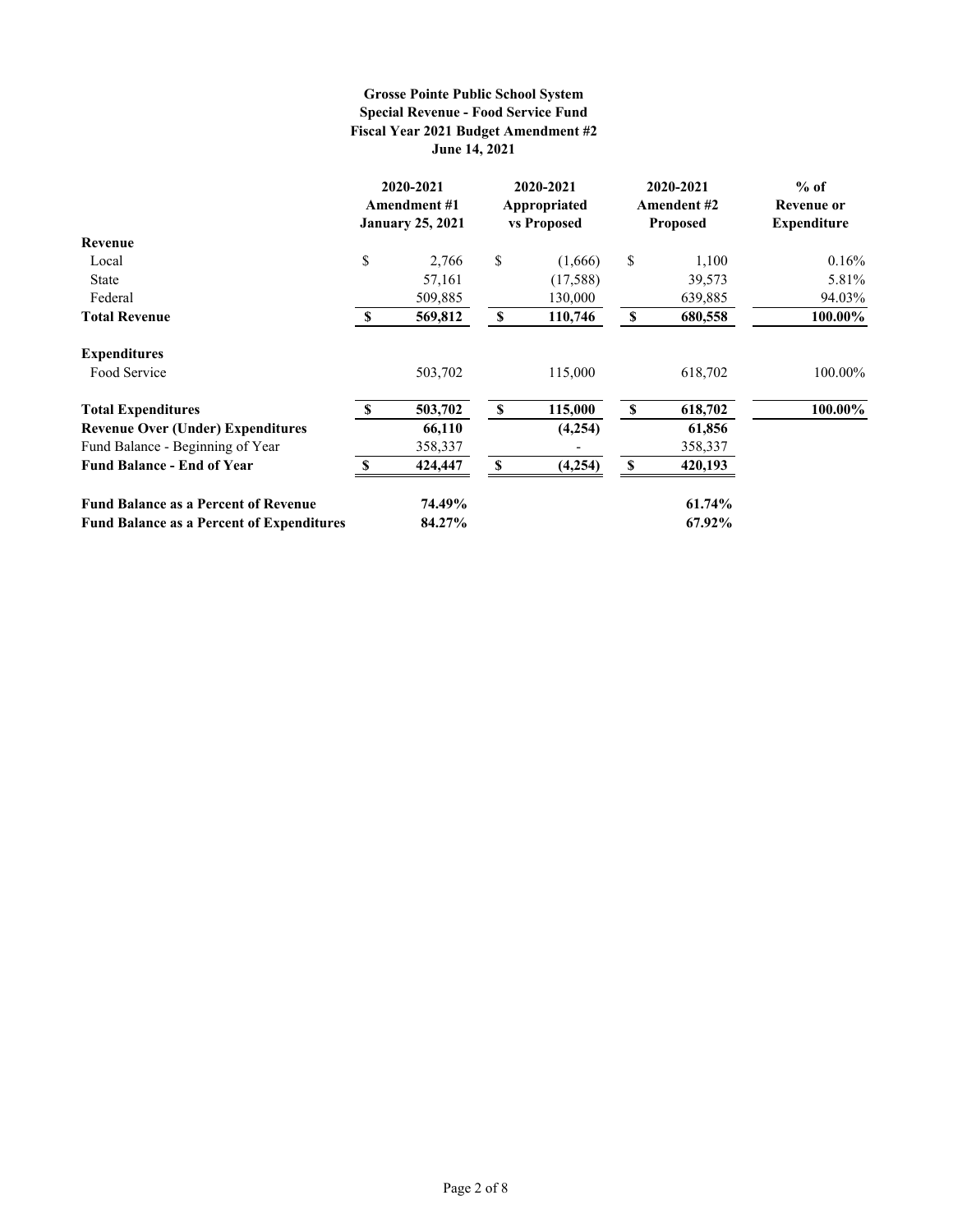#### **Grosse Pointe Public School System Special Revenue - Special Education Center Programs Fund Fiscal Year 2021 Budget Amendment #2 June 14, 2021**

|                                                  |              | 2020-2021<br><b>Amendment #1</b><br><b>January 25, 2021</b> |    | 2020-2021<br>Appropriated<br>vs Proposed |             | 2020-2021<br><b>Amendment #2</b><br><b>Proposed</b> | $%$ of<br><b>Revenue or</b><br><b>Expenditure</b> |
|--------------------------------------------------|--------------|-------------------------------------------------------------|----|------------------------------------------|-------------|-----------------------------------------------------|---------------------------------------------------|
| Revenue                                          |              |                                                             |    |                                          |             |                                                     |                                                   |
| <b>State</b>                                     | $\mathbb{S}$ | 3,758,339                                                   | \$ | 64,768                                   | \$          | 3,823,107                                           | 33.83%                                            |
| Federal                                          |              |                                                             |    | 30,593                                   |             | 30,593                                              | 0.27%                                             |
| Other Local Revenue                              |              | 7,284,803                                                   |    | 161,695                                  |             | 7,446,498                                           | 65.90%                                            |
| <b>Total Revenue</b>                             | -S           | 11,043,142                                                  | S  | 257,056                                  | $\mathbb S$ | 11,300,198                                          | 100.00%                                           |
| <b>Expenditures</b>                              |              |                                                             |    |                                          |             |                                                     |                                                   |
| <b>Added Needs</b>                               |              | 7,387,624                                                   |    | (562,069)                                |             | 6,825,555                                           | 60.40%                                            |
| <b>Pupil Services</b>                            |              | 1,862,401                                                   |    | 430,789                                  |             | 2,293,190                                           | 20.29%                                            |
| <b>Instructional Staff</b>                       |              | 225,837                                                     |    | 409,308                                  |             | 635,145                                             | 5.62%                                             |
| Operations & Maintenance                         |              | 36,000                                                      |    | 47,175                                   |             | 83,175                                              | 0.74%                                             |
| Transportation                                   |              | 5,725                                                       |    | (1,087)                                  |             | 4,638                                               | $0.04\%$                                          |
| Other Financing Uses                             |              | 1,525,555                                                   |    | (67,060)                                 |             | 1,458,495                                           | 12.91%                                            |
| <b>Total Expenditures</b>                        | -S           | 11,043,142                                                  | \$ | 257,056                                  | \$          | 11,300,198                                          | 100.00%                                           |
| <b>Revenue Over (Under) Expenditures</b>         |              |                                                             |    |                                          |             |                                                     |                                                   |
| Fund Balance - Beginning of Year                 |              |                                                             |    |                                          |             |                                                     |                                                   |
| <b>Fund Balance - End of Year</b>                | $\mathbf S$  |                                                             | \$ |                                          | \$          |                                                     |                                                   |
| <b>Fund Balance as a Percent of Revenue</b>      |              | $0.00\%$                                                    |    |                                          |             | $0.00\%$                                            |                                                   |
| <b>Fund Balance as a Percent of Expenditures</b> |              | $0.00\%$                                                    |    |                                          |             | $0.00\%$                                            |                                                   |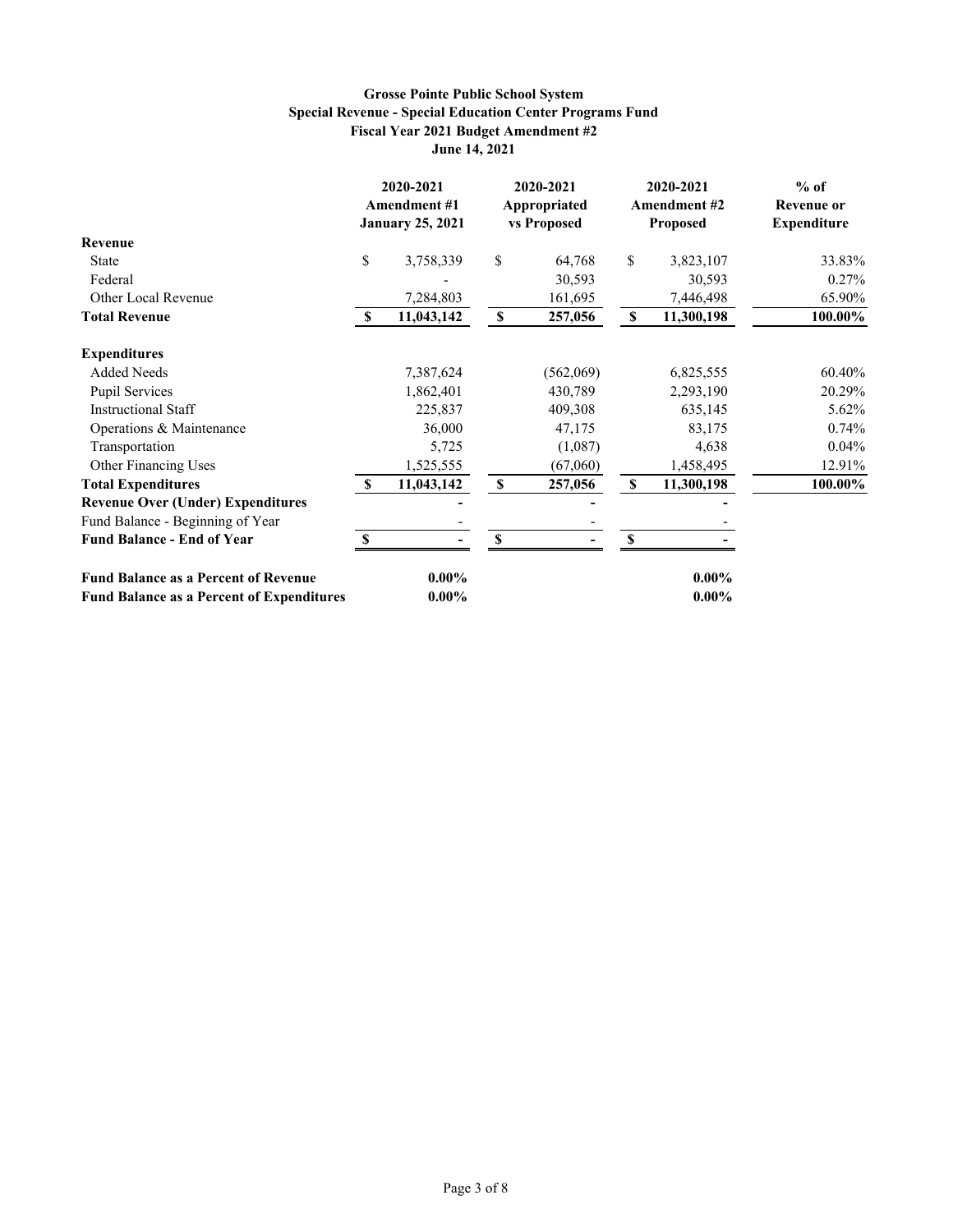#### **Grosse Pointe Public School System Special Revenue - Community Services Fund Fiscal Year 2021 Budget Amendment #2 June 14, 2021**

|                                                  |              | 2020-2021<br><b>Amendment #1</b><br><b>January 25, 2021</b> |              | 2020-2021<br>Appropriated<br>vs Proposed |             | 2020-2021<br><b>Amendment #2</b><br>Proposed | $%$ of<br><b>Revenue or</b><br><b>Expenditure</b> |
|--------------------------------------------------|--------------|-------------------------------------------------------------|--------------|------------------------------------------|-------------|----------------------------------------------|---------------------------------------------------|
| Revenue                                          |              |                                                             |              |                                          |             |                                              |                                                   |
| Kids Club                                        | \$           | 105,000                                                     | \$           |                                          | \$          | 105,000                                      | 9.59%                                             |
| Preschool                                        |              | 548,600                                                     |              | 189,706                                  |             | 738,306                                      | 67.46%                                            |
| Safety Town                                      |              | 5,000                                                       |              | 11,000                                   |             | 16,000                                       | 1.46%                                             |
| Camp of Fun                                      |              | 100,000                                                     |              | (100,000)                                |             |                                              | $0.00\%$                                          |
| Community Swim                                   |              | 7,500                                                       |              | (7,300)                                  |             | 200                                          | 0.02%                                             |
| <b>Incoming Transfers</b>                        |              | 450,000                                                     |              | (215,000)                                |             | 235,000                                      | 21.47%                                            |
| <b>Total Revenue</b>                             | $\mathbf{s}$ | 1,216,100                                                   | $\mathbf{s}$ | (121, 594)                               | $\mathbb S$ | 1,094,506                                    | 100.00%                                           |
| <b>Expenditures</b>                              |              |                                                             |              |                                          |             |                                              |                                                   |
| Kids Club                                        |              | 430,483                                                     |              | 36,534                                   |             | 467,017                                      | 27.00%                                            |
| Preschool                                        |              | 1,232,990                                                   |              | (64, 746)                                |             | 1,168,245                                    | 67.54%                                            |
| Safety Town                                      |              | 20,000                                                      |              | (9,789)                                  |             | 10,211                                       | 0.59%                                             |
| Camp of Fun                                      |              | 140,464                                                     |              | (57, 848)                                |             | 82,616                                       | 4.78%                                             |
| Community Swim                                   |              | 21,750                                                      |              | (20, 250)                                |             | 1,500                                        | 0.09%                                             |
| Transfer to General Fund                         |              |                                                             |              |                                          |             |                                              | $0.00\%$                                          |
| <b>Total Expenditures</b>                        | <b>S</b>     | 1,845,687                                                   | \$           | (116,099)                                | $\mathbb S$ | 1,729,588                                    | 100.00%                                           |
| <b>Revenue Over (Under) Expenditures</b>         |              | (629, 587)                                                  |              | (5, 495)                                 |             | (635,082)                                    |                                                   |
| Fund Balance - Beginning of Year                 |              | 650,154                                                     |              |                                          |             | 650,154                                      |                                                   |
| <b>Fund Balance - End of Year</b>                | S            | 20,567                                                      | S            | (5, 495)                                 | \$          | 15,072                                       |                                                   |
| <b>Fund Balance as a Percent of Revenue</b>      |              | $1.69\%$                                                    |              |                                          |             | 1.38%                                        |                                                   |
| <b>Fund Balance as a Percent of Expenditures</b> |              | 1.11%                                                       |              |                                          |             | 0.87%                                        |                                                   |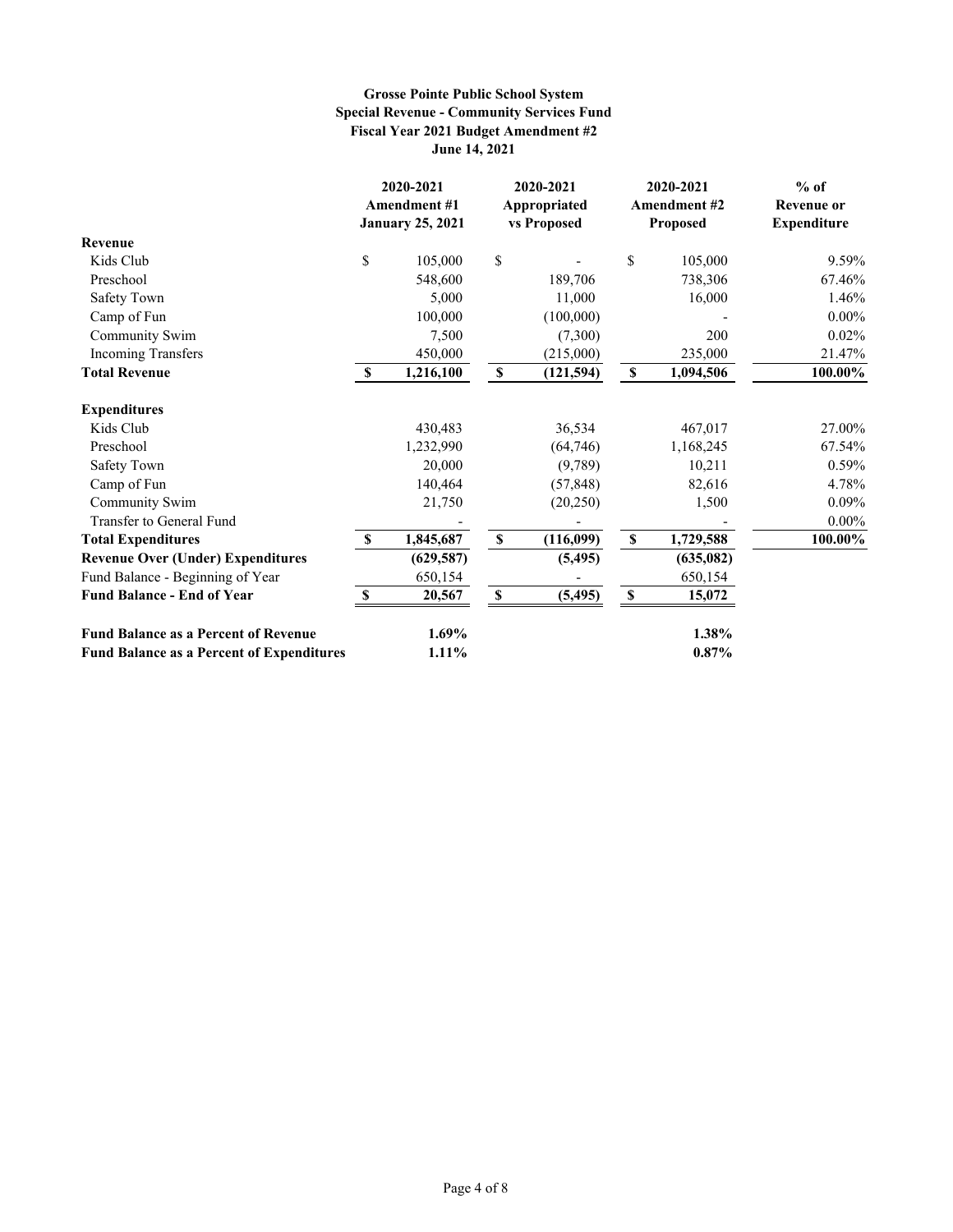#### **Grosse Pointe Public School System Special Revenue - Student & School Activity Fund Fiscal Year 2021 Budget Amendment #2 June 14, 2021**

|                                                  |              | 2020-2021<br>Amendment #1<br><b>January 25, 2021</b> |          | 2020-2021<br>Appropriated<br>vs Proposed |    | 2020-2021<br><b>Amendment #2</b><br><b>Proposed</b> | $%$ of<br><b>Revenue or</b><br><b>Expenditure</b> |
|--------------------------------------------------|--------------|------------------------------------------------------|----------|------------------------------------------|----|-----------------------------------------------------|---------------------------------------------------|
| Revenue                                          |              |                                                      |          |                                          |    |                                                     |                                                   |
| Local sources                                    | \$           | 1,500,000                                            | \$       | 900,000                                  | \$ | 2,400,000                                           | 100.00%                                           |
| <b>Total Revenue</b>                             | $\mathbf{s}$ | 1,500,000                                            | \$       | 900,000                                  | \$ | 2,400,000                                           | 100.00%                                           |
| <b>Expenditures</b>                              |              |                                                      |          |                                          |    |                                                     |                                                   |
| Student & School Activities                      |              | 1,500,000                                            |          | 900,000                                  |    | 2,400,000                                           | 100.00%                                           |
| <b>Total Expenditures</b>                        | - \$         | 1,500,000                                            | <b>S</b> | 900,000                                  | S  | 2,400,000                                           | 100.00%                                           |
| <b>Revenue Over (Under) Expenditures</b>         |              |                                                      |          |                                          |    |                                                     |                                                   |
| Fund Balance - Beginning of Year                 |              | 2,373,338                                            |          |                                          |    | 2,373,338                                           |                                                   |
| <b>Fund Balance - End of Year</b>                |              | 2,373,338                                            | S        |                                          | S  | 2,373,338                                           |                                                   |
| <b>Fund Balance as a Percent of Revenue</b>      |              | 158.22%                                              |          |                                          |    | 98.89%                                              |                                                   |
| <b>Fund Balance as a Percent of Expenditures</b> |              | 158.22%                                              |          |                                          |    | 98.89%                                              |                                                   |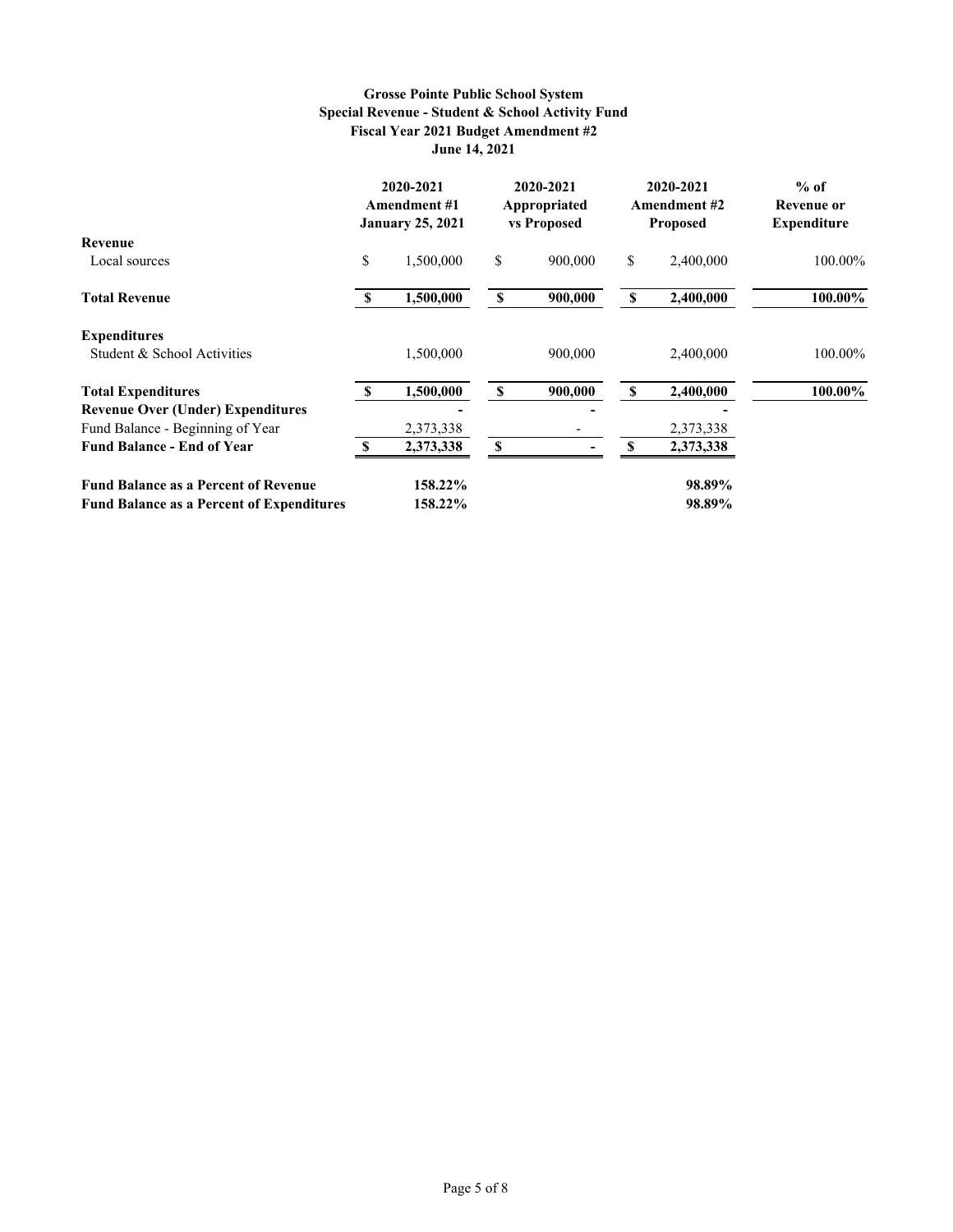#### **Grosse Pointe Public School System Debt Service Fund Fiscal Year 2021 Budget Amendment #2 June 14, 2021**

|                                          |          | 2020-2021<br><b>Amendment</b> #1<br><b>January 25, 2021</b> | 2020-2021<br>Appropriated<br>vs Proposed |           | 2020-2021<br><b>Amendment #2</b><br><b>Proposed</b> |           | $%$ of<br>Revenue or<br><b>Expenditure</b> |
|------------------------------------------|----------|-------------------------------------------------------------|------------------------------------------|-----------|-----------------------------------------------------|-----------|--------------------------------------------|
| Revenue                                  |          |                                                             |                                          |           |                                                     |           |                                            |
| Local                                    | \$       | 9,414,509                                                   | \$                                       | (10,523)  | \$                                                  | 9,403,986 | 100.00%                                    |
| <b>State</b>                             |          |                                                             |                                          |           |                                                     |           | $0.00\%$                                   |
| Transfer In                              |          |                                                             |                                          |           |                                                     |           | $0.00\%$                                   |
| <b>Total Revenue</b>                     | <b>S</b> | 9,414,509                                                   | <b>S</b>                                 | (10,523)  | \$                                                  | 9,403,986 | 100.00%                                    |
| <b>Expenditures</b>                      |          |                                                             |                                          |           |                                                     |           |                                            |
| Principal                                |          | 5,385,000                                                   |                                          |           |                                                     | 5,385,000 | 58.45%                                     |
| Interest & Other                         |          | 3,827,850                                                   |                                          |           |                                                     | 3,827,850 | 41.55%                                     |
| <b>Total Expenditures</b>                | <b>S</b> | 9,212,850                                                   | <sup>\$</sup>                            |           | S                                                   | 9,212,850 | 100.00%                                    |
| <b>Revenue Over (Under) Expenditures</b> |          | 201,659                                                     |                                          | (10,523)  |                                                     | 191,136   |                                            |
| Fund Balance - Beginning of Year         |          | 2,524,177                                                   |                                          |           |                                                     | 2,524,177 |                                            |
| <b>Fund Balance - End of Year</b>        |          | 2,725,836                                                   | S                                        | (10, 523) | S                                                   | 2,715,313 |                                            |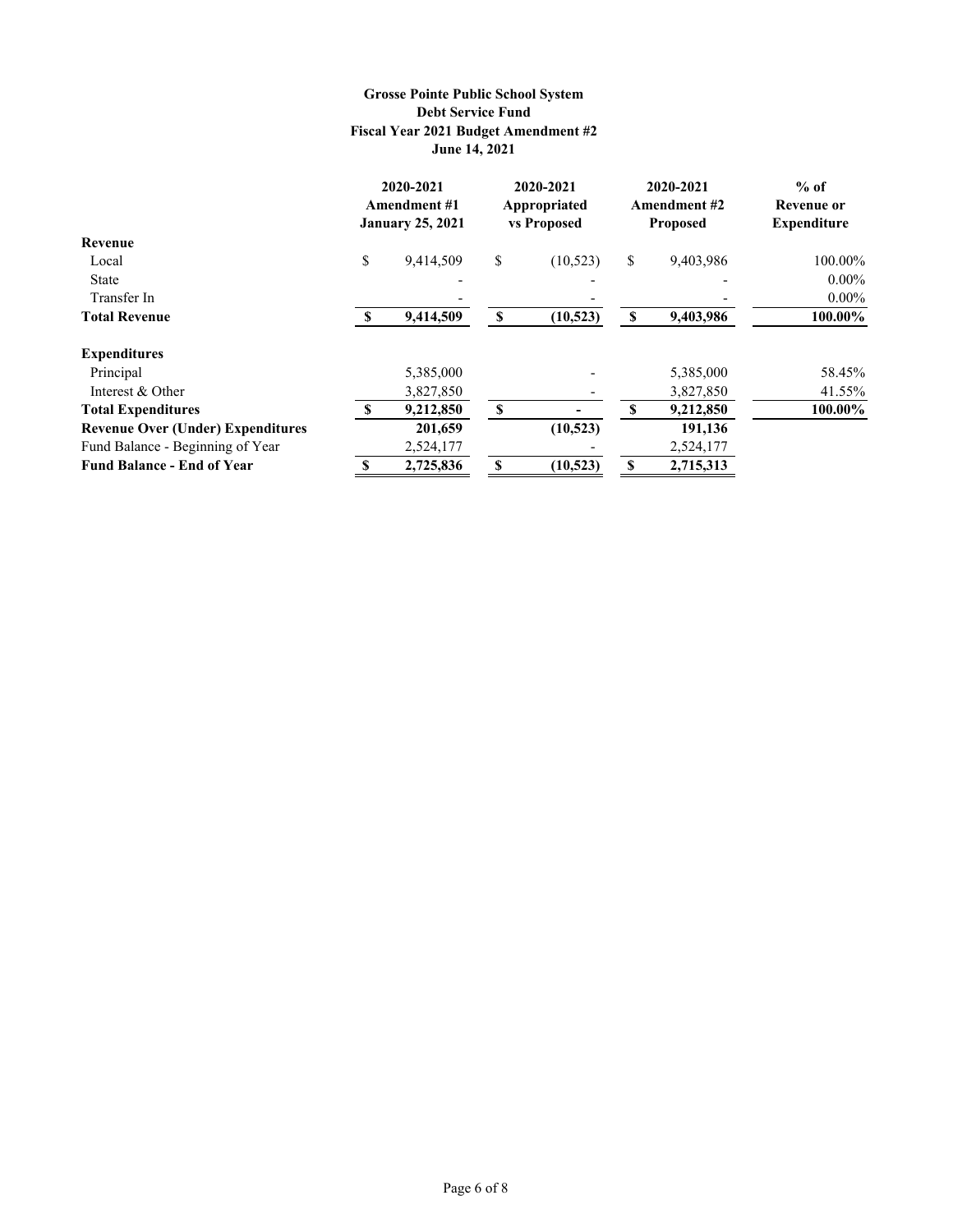#### **Grosse Pointe Public School System Capital Project - Sinking Fund Fiscal Year 2021 Budget Amendment #2 June 14, 2021**

|                                          |               | 2020-2021<br>Amendment #1<br><b>January 25, 2021</b> | 2020-2021<br>Appropriated<br>vs Proposed |         | 2020-2021<br>Amendment #2<br><b>Proposed</b> |           | $%$ of<br>Revenue or<br><b>Expenditure</b> |
|------------------------------------------|---------------|------------------------------------------------------|------------------------------------------|---------|----------------------------------------------|-----------|--------------------------------------------|
| <b>Revenue</b>                           |               |                                                      |                                          |         |                                              |           |                                            |
| Local                                    | \$            | 2.970.366                                            | \$                                       | (3,319) | \$                                           | 2,967,047 | 100.00%                                    |
| <b>Total Revenue</b>                     | -S            | 2,970,366                                            | <b>S</b>                                 | (3,319) | \$                                           | 2,967,047 | 100.00%                                    |
| <b>Expenditures</b>                      |               |                                                      |                                          |         |                                              |           |                                            |
| Capital Projects                         |               | 2,535,500                                            |                                          |         |                                              | 2,535,500 | 100.00%                                    |
| <b>Total Expenditures</b>                | <sup>\$</sup> | 2,535,500                                            | <sup>\$</sup>                            |         | S                                            | 2,535,500 | 100.00%                                    |
| <b>Revenue Over (Under) Expenditures</b> |               | 434,866                                              |                                          | (3,319) |                                              | 431,547   |                                            |
| Fund Balance - Beginning of Year         |               | 4,387,242                                            |                                          |         |                                              | 4,387,242 |                                            |
| <b>Fund Balance - End of Year</b>        | S             | 4,822,108                                            | S                                        | (3,319) | S                                            | 4,818,789 |                                            |